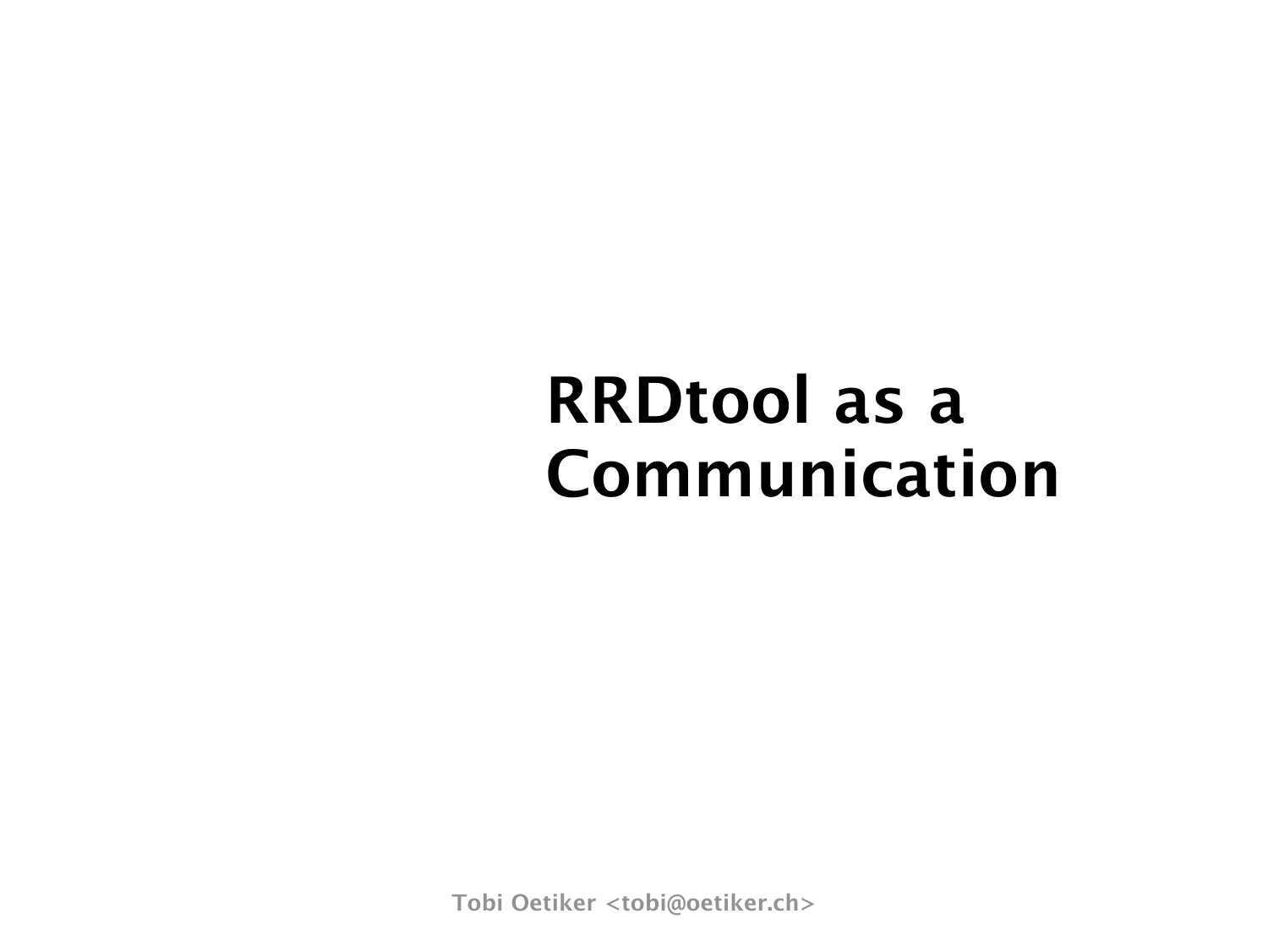#### **How does that RRDtool Database work?**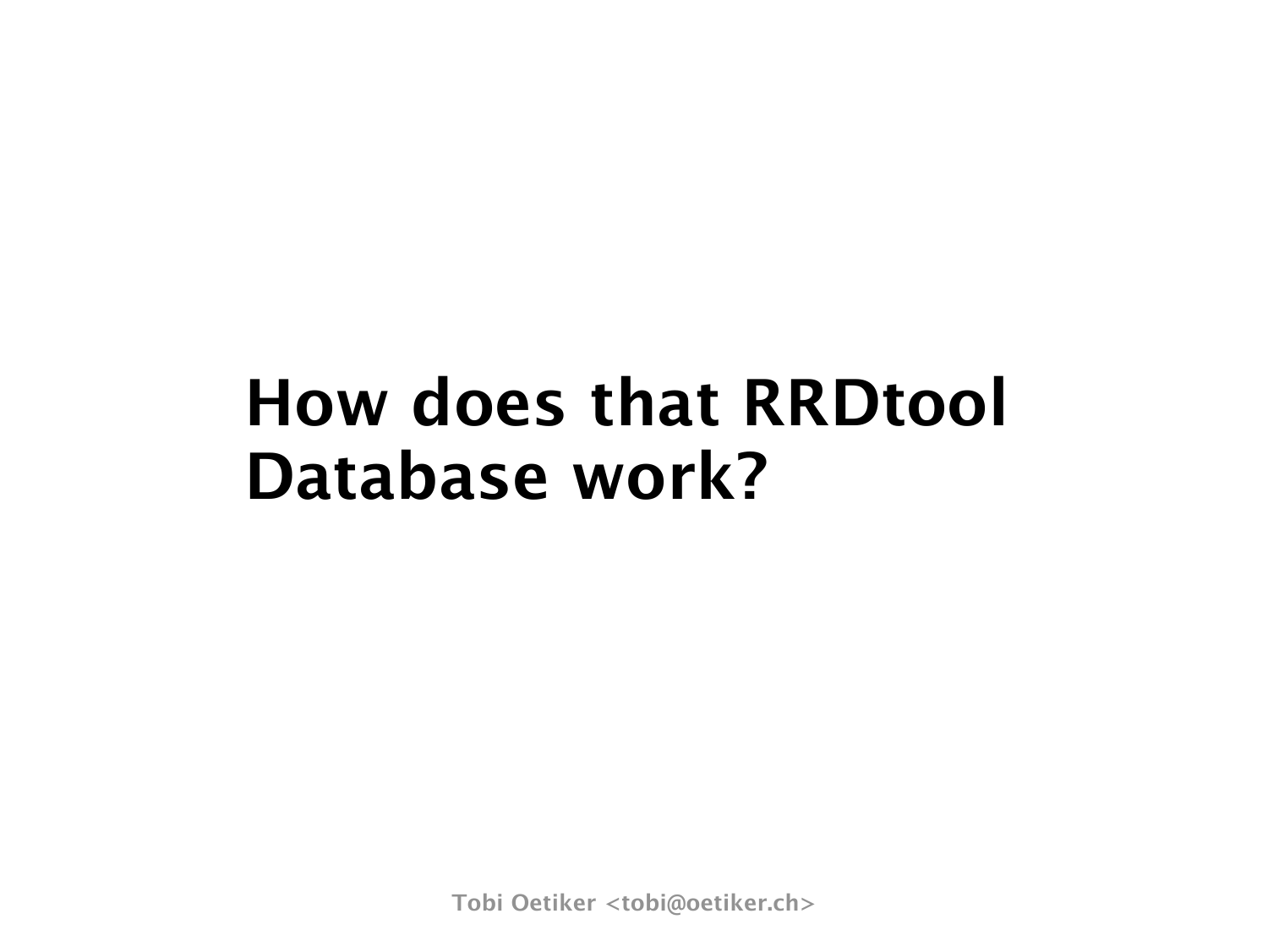# **Components of an RRD file**

- Our own Binary Data Format
- Data sources DS
- Round Robin Archives - RRA

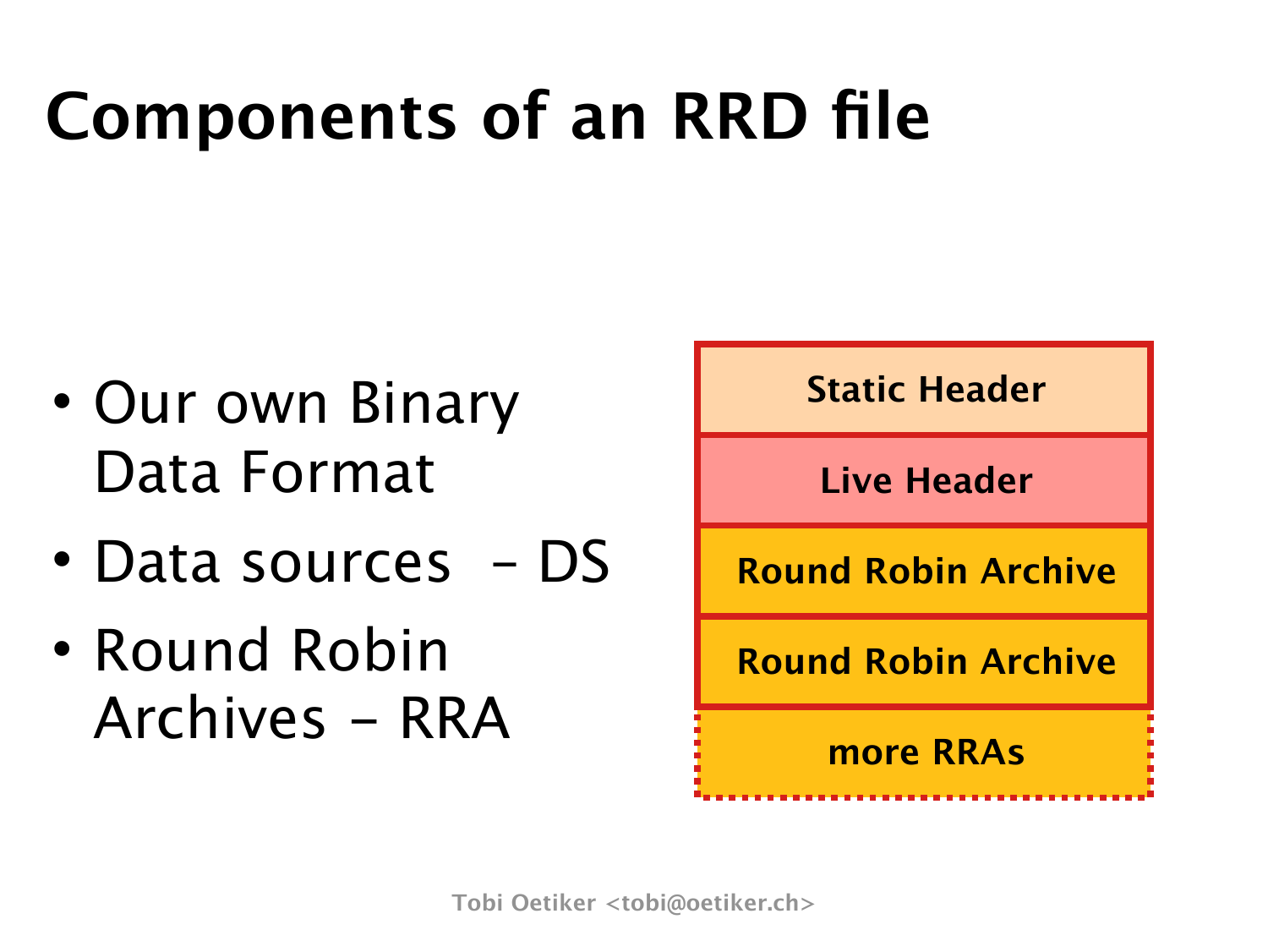# **The Round Robin Principle**

• fixed number of storage slots

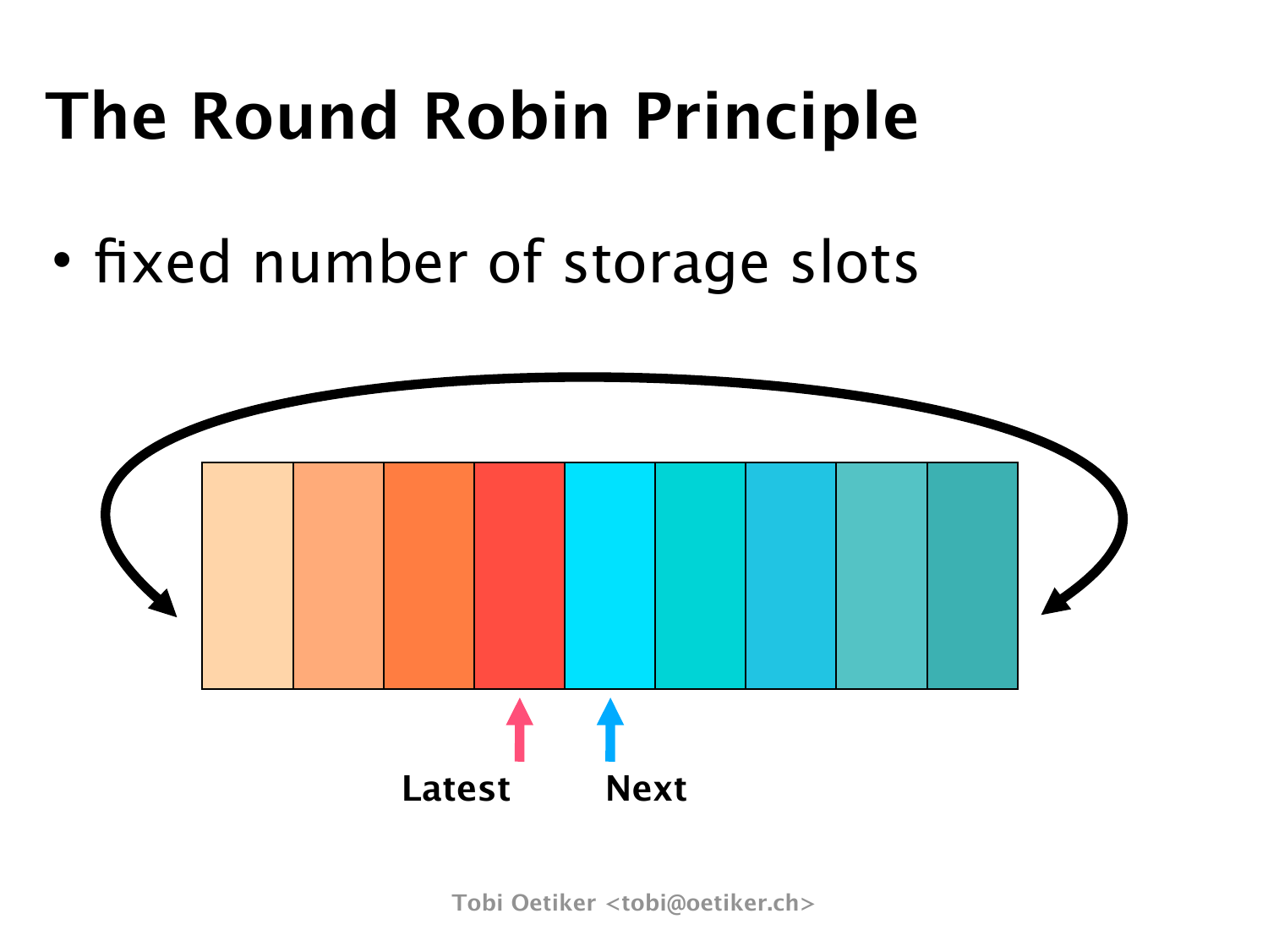#### **What is a Data Source**

- "Anything with numbers"
- Log files
- SNMP counters
- / proc entries
- Output from an external program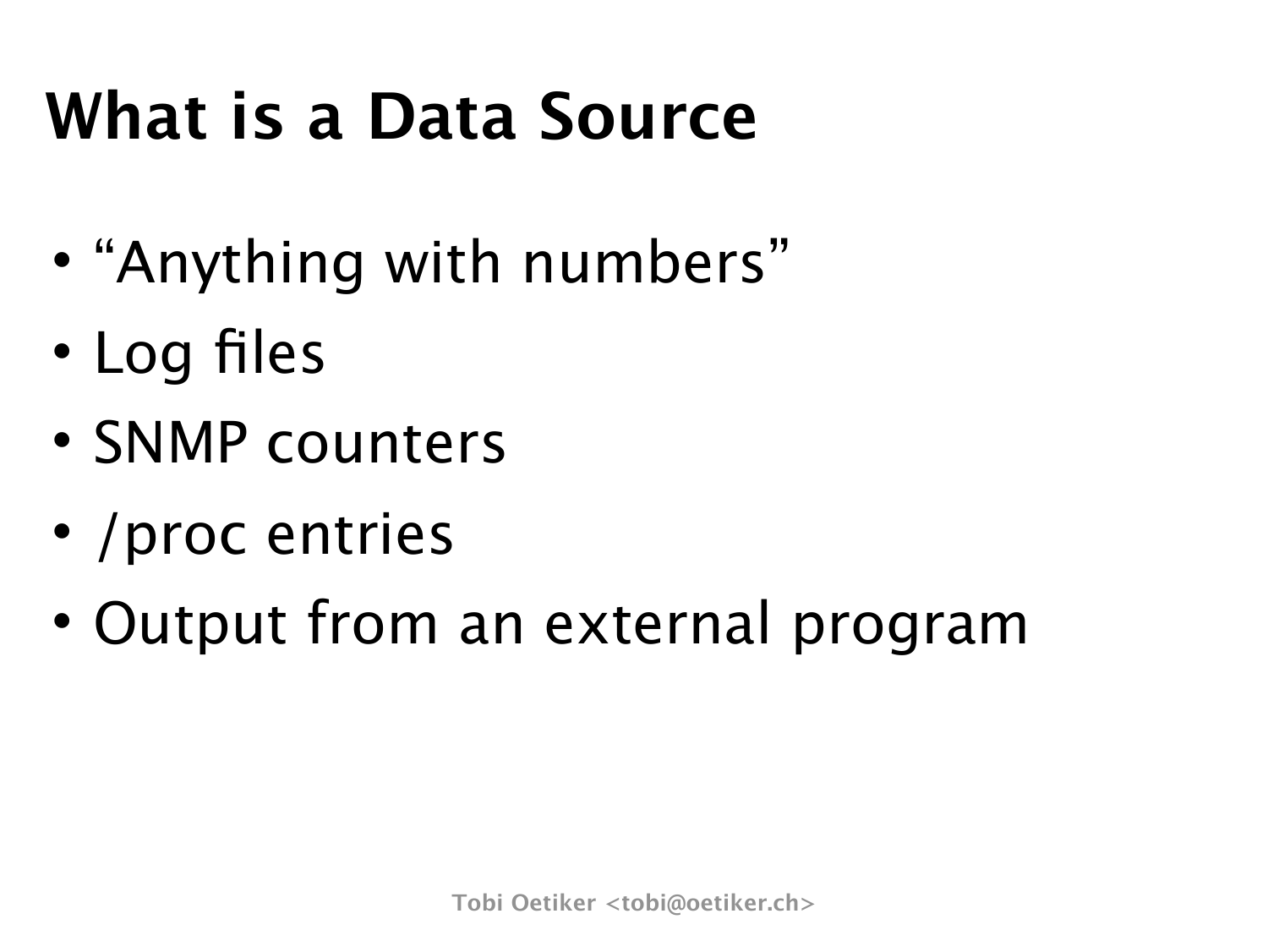# **Handling UNKNOWN Data**

- Unknown is not 0!
- The Unknown is contagious 1+Unknown=Unknown
- RRDtool handles the Unknown
- Configurable: How much Unknown shall be ignored.
- By default 50% is fine.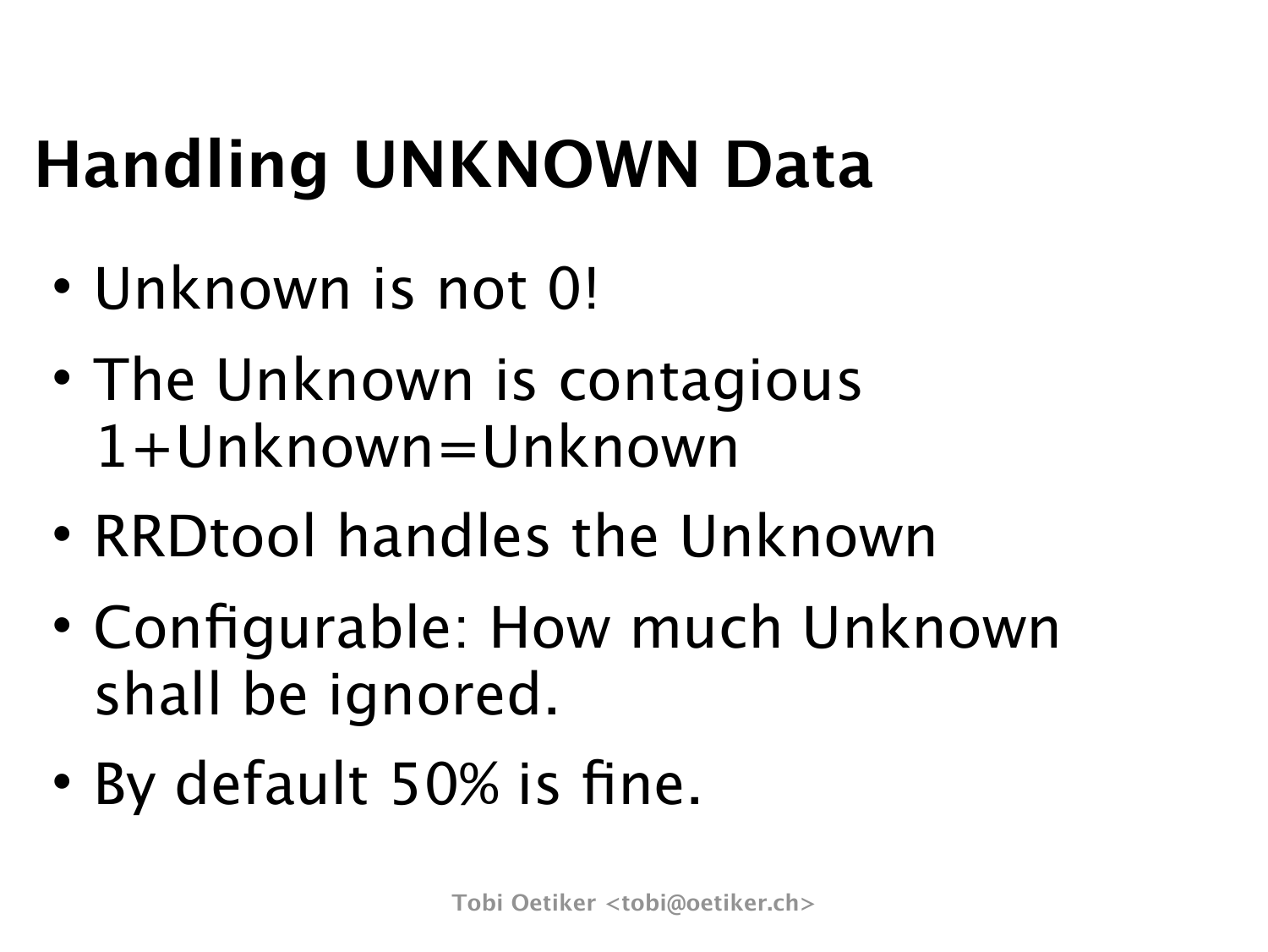# **Remember this on DS**

- RRDtool handles the UNKNOWN
- Everything is a rate. "real data" is not kept!
- Pick the right sampling interval. (Double the frequency)

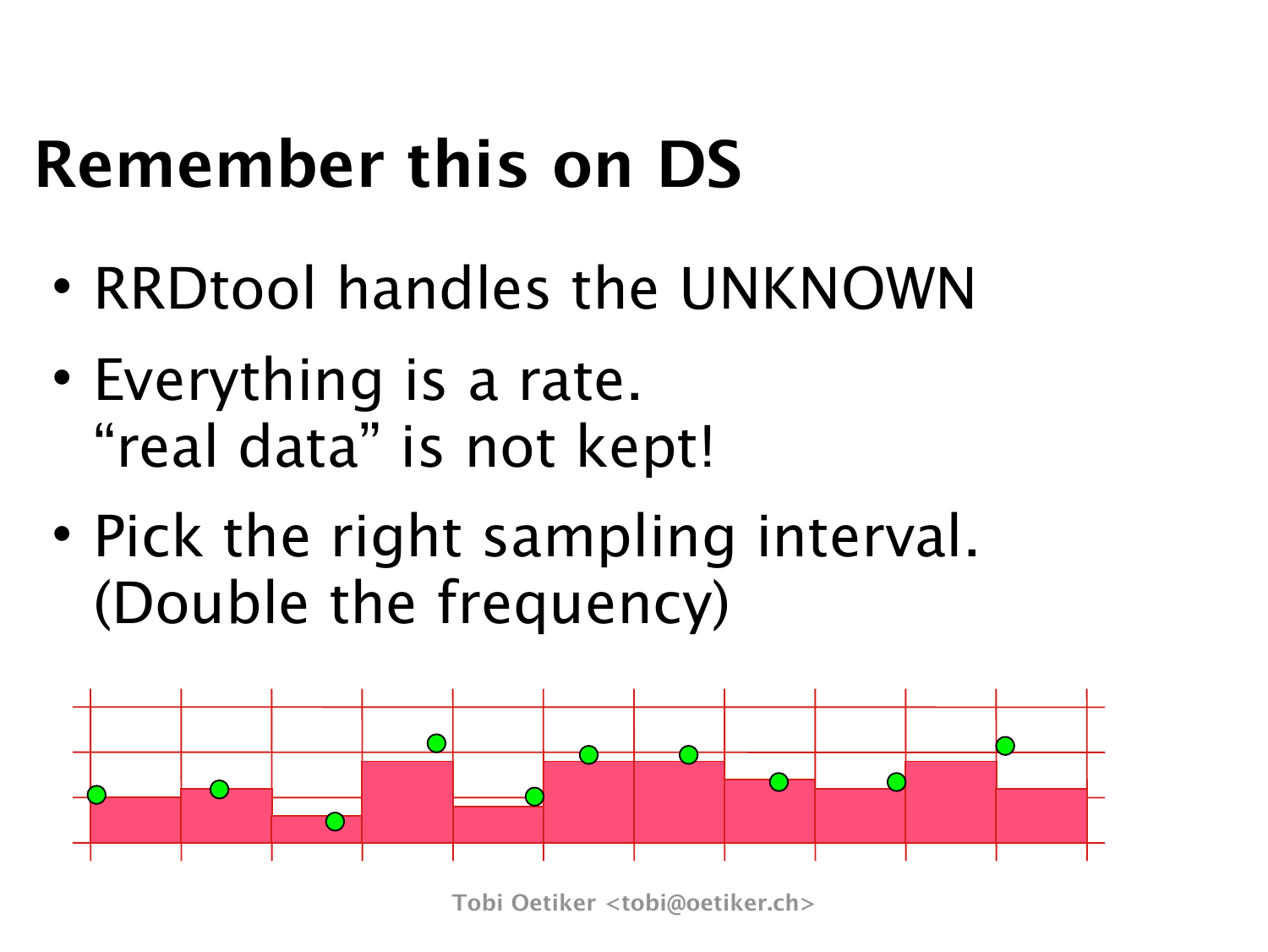# **Multiple Archives**

- Keep data ready at the right resolutions
	- − 5 Minute AVERAGE for 1 day
	- − 1 hour MAX for a month



• Fit it to the questions you expect.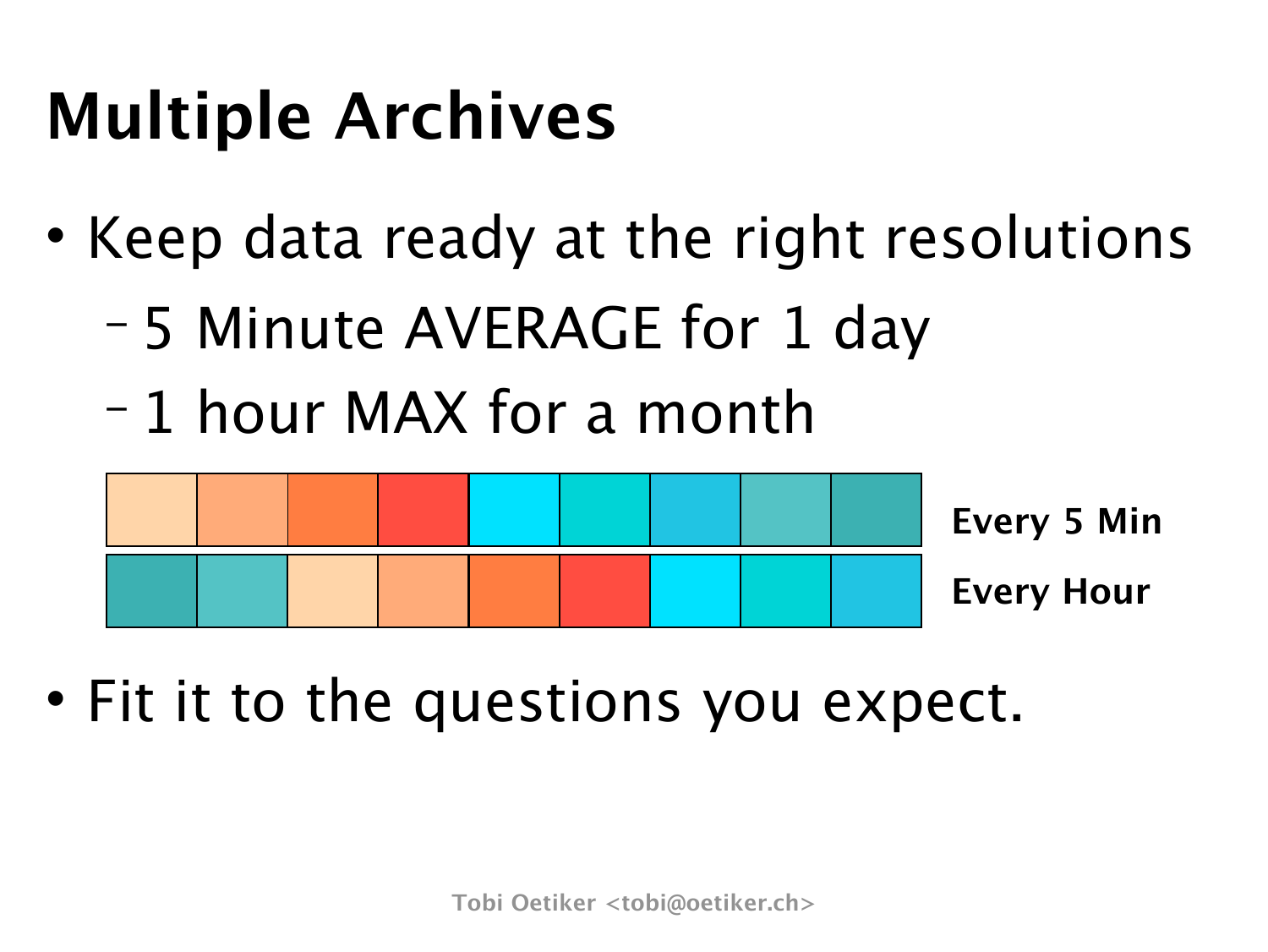#### **Working with Round Robin Database**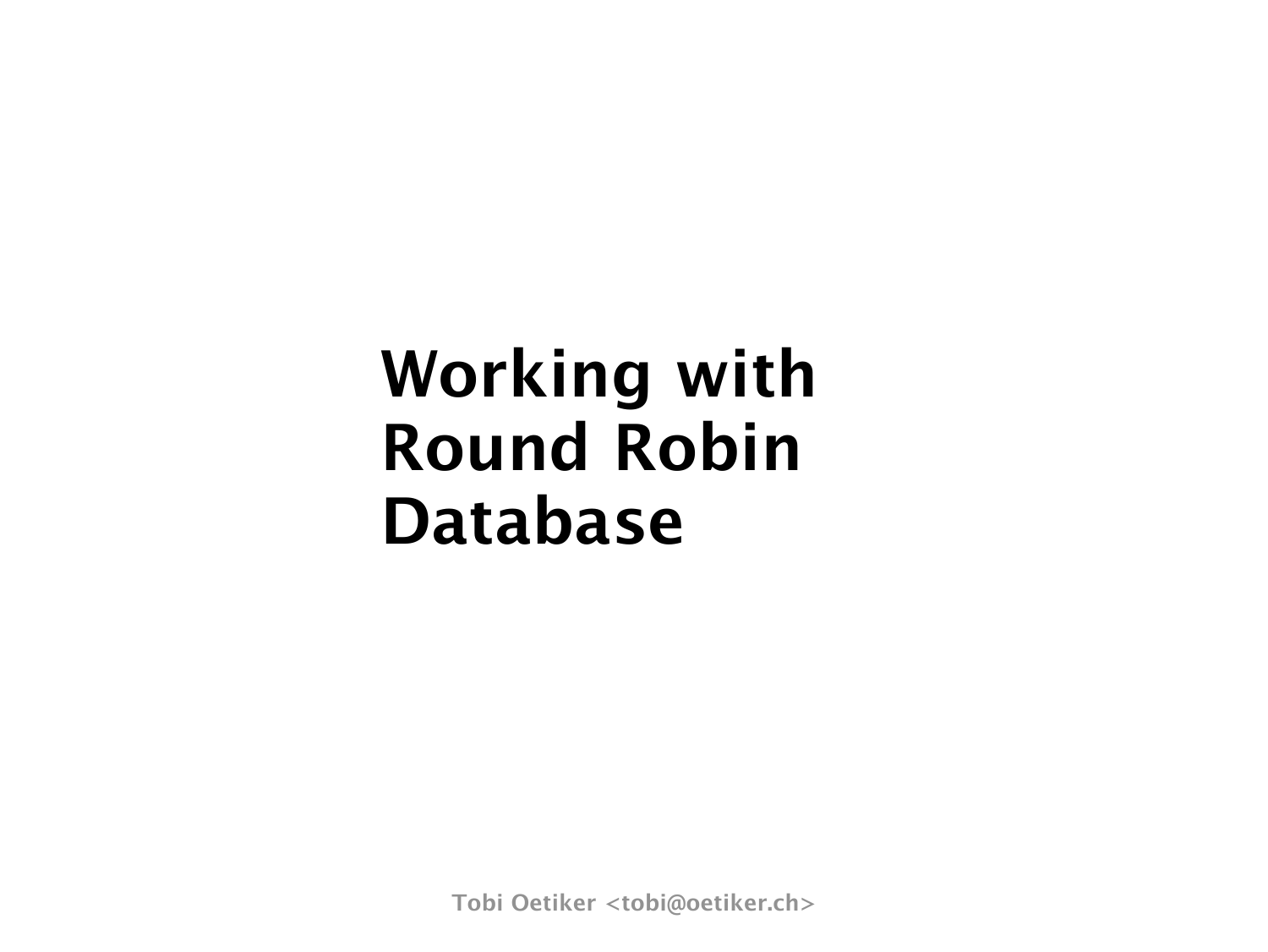# **RRDtool create [1/3]**

man rrdcreate

rrdtool create \

first.rrd \

 $-step=300$ 

DS:speed:GAUGE:500:0:300 \

RRA:AVERAGE:0.5:1:120 \

RRA:AVERAGE:0.5:12:96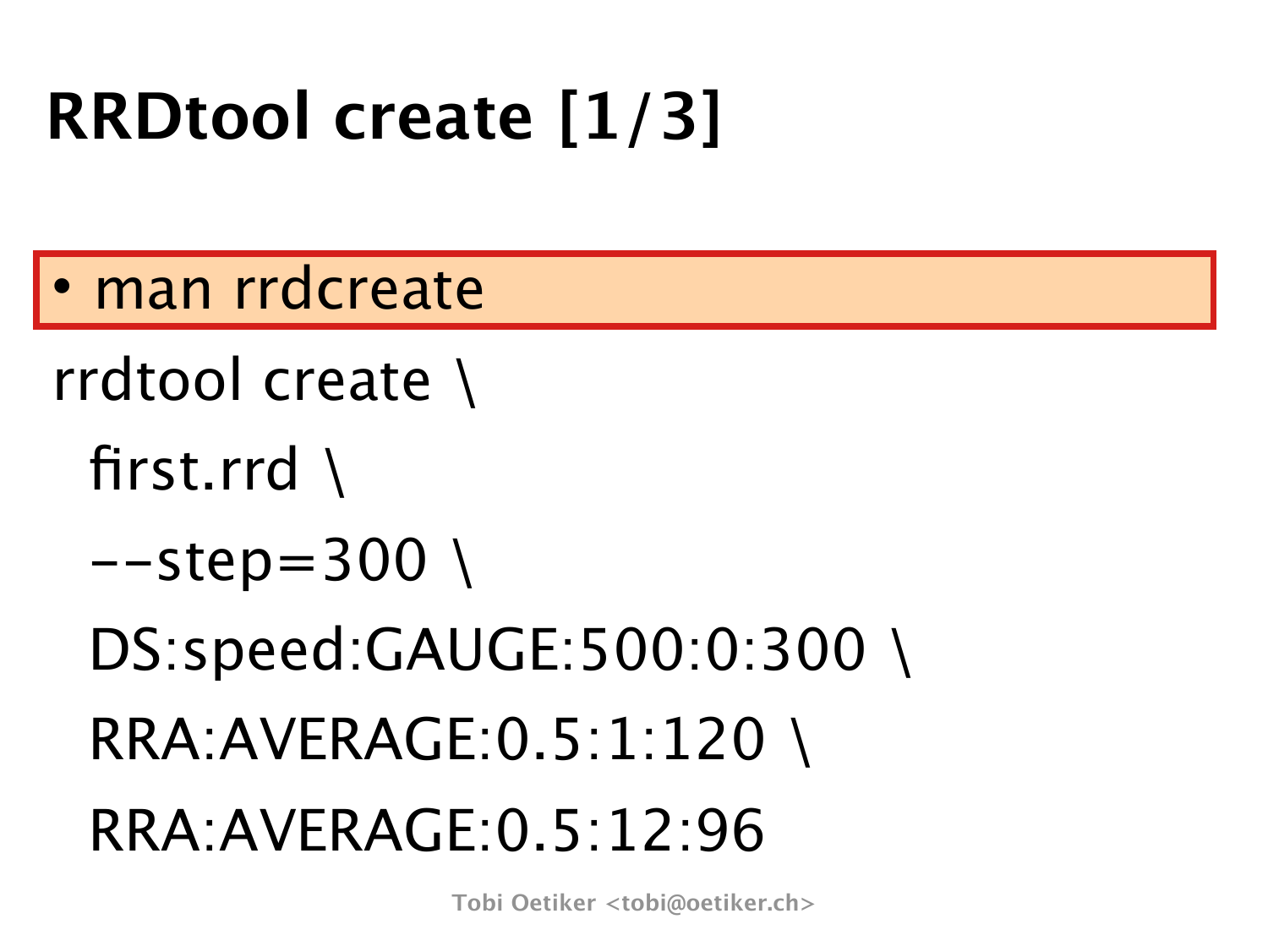# **RRDtool create [2/3]**

- **DS:***ds-name***:***GAUGE | COUNTER | DERIVE | ABSOLUTE***:***heartbeat***:***min***:***max*
- **RRA:***AVERAGE | MIN | MAX | LAST***:***xff***:***steps***:***rows*
- It is given as the ratio of allowed *\*UNKNOWN\** PDPs to the number of PDPs in the interval. Thus, it ranges from 0 to 1 (exclusive). Ex. if set to 0.5, it means that if more than 50% points in the interval are unknown, the value is set to unknown.
- *steps* defines how many of these *primary data points* are used to build a *consolidated data point* which then goes into the archive.
- rows defines how many generations of data values are kept in an **RRA**.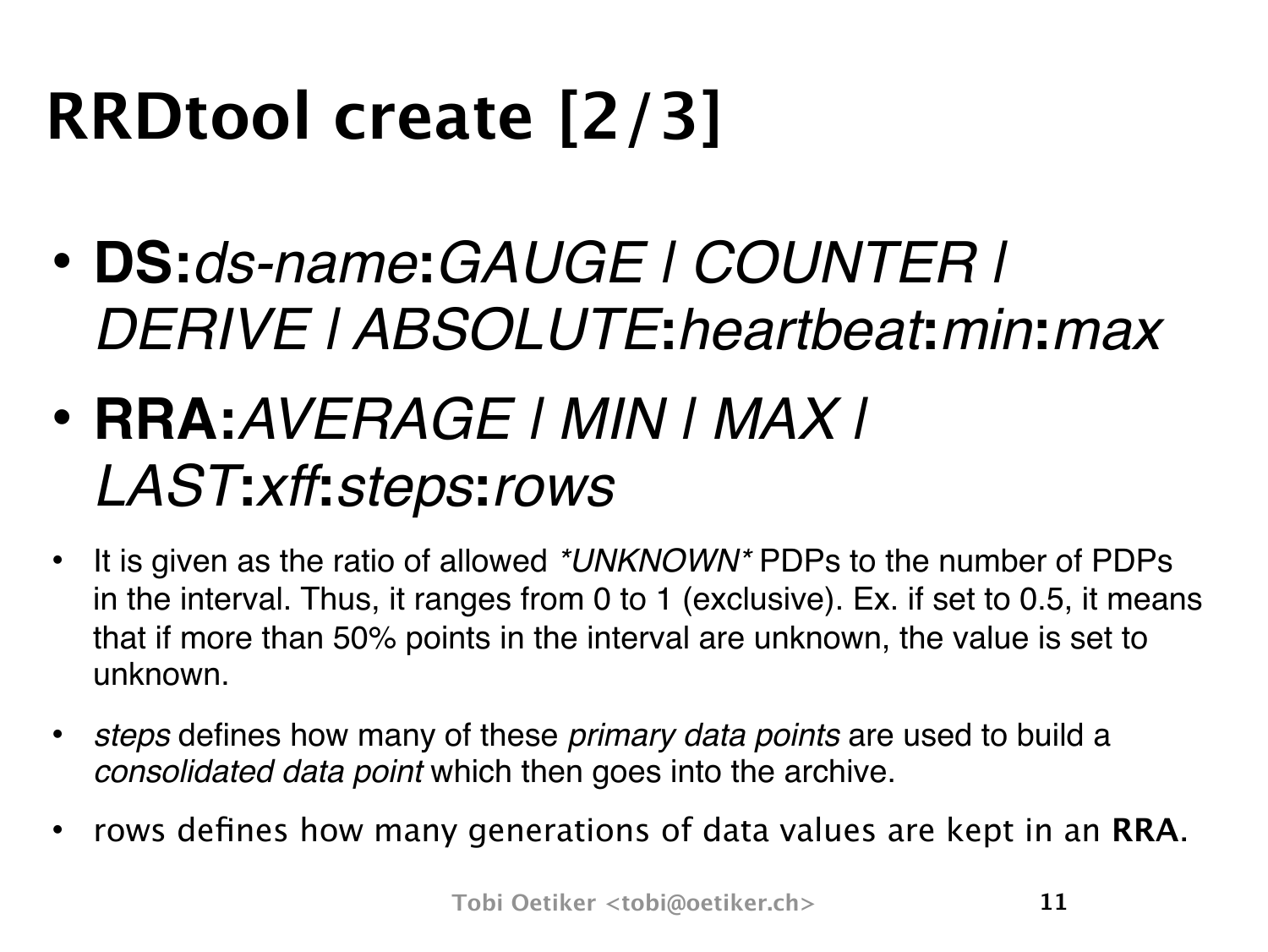# **RRDtool create [3/3]**

rrdtool create temperature.rrd --step 300 \

```
 DS:temp:GAUGE:600:-273:5000 \
RRA:AVERAGE:0.5:1:1200 \
RRA:MIN:0.5:12:2400 \
RRA:MAX:0.5:12:2400 \
RRA:AVERAGE:0.5:12:2400
```
- The first stores the temperatures supplied for 100 hours (1200  $*$  1  $*$  300 seconds = 100 hours).
- The second RRA stores the minimum temperature recorded over every hour (12 \* 300  $seconds = 1 hour$ , for 100 days (2400 hours).
- The third and the fourth RRA's do the same for the maximum and average temperature, respectively.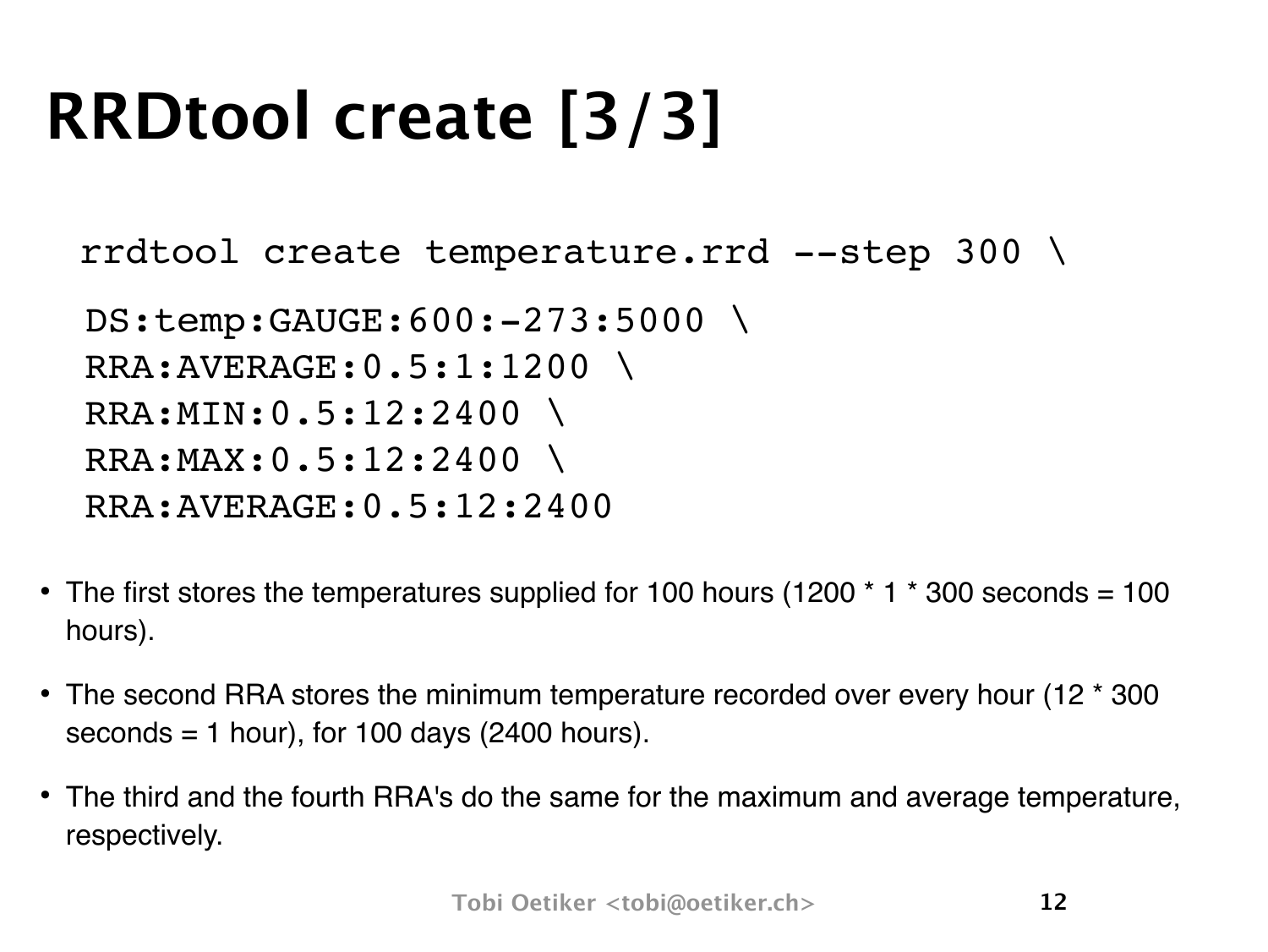#### **RRDtool update**

man rrdupdate

rrdtool update \ first.rrd  $\setminus$  $-$ template=speed:distance \ N:30:100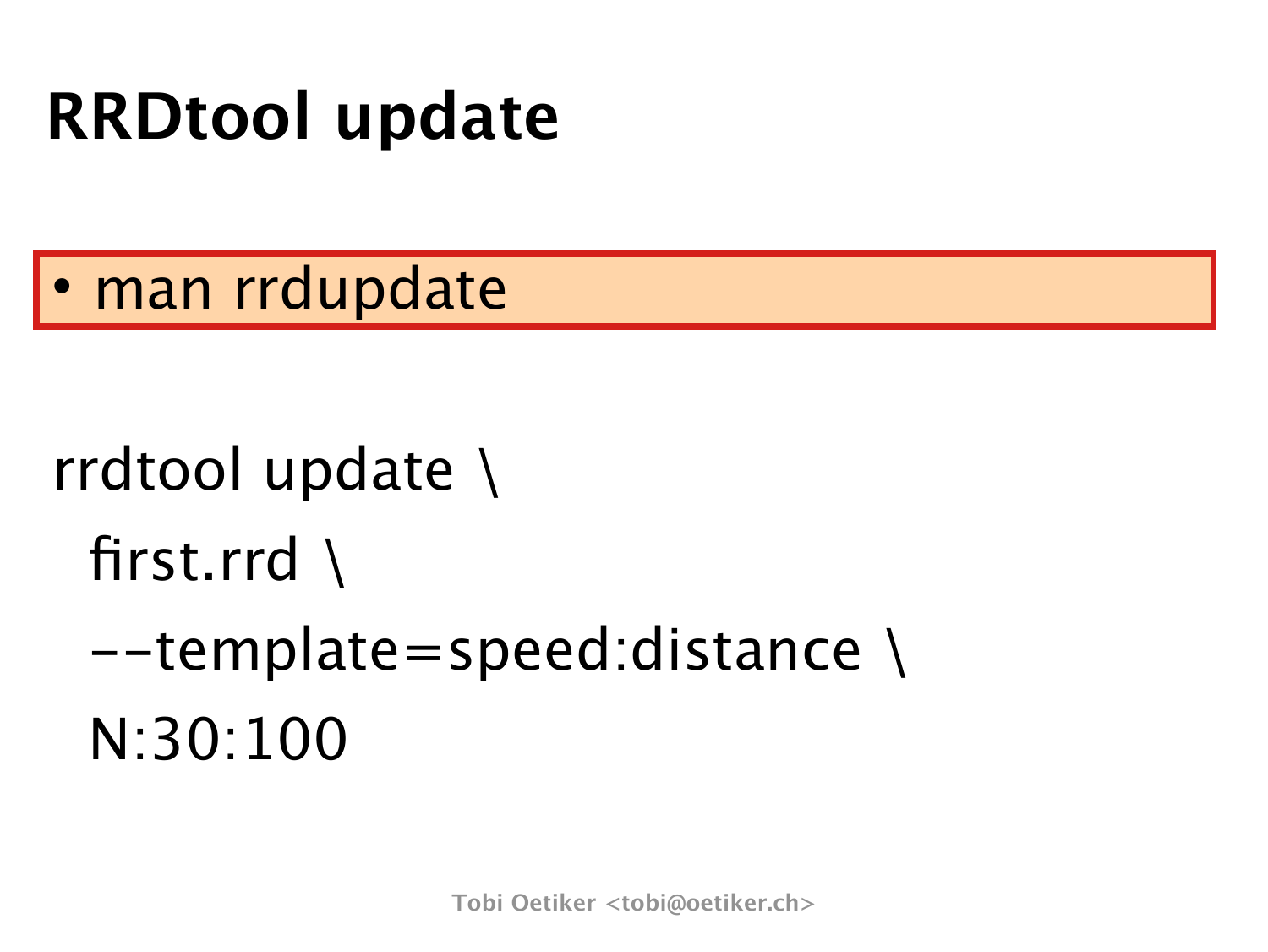#### **RRDtool info**

man rrdinfo

#### rrdtool info first.rrd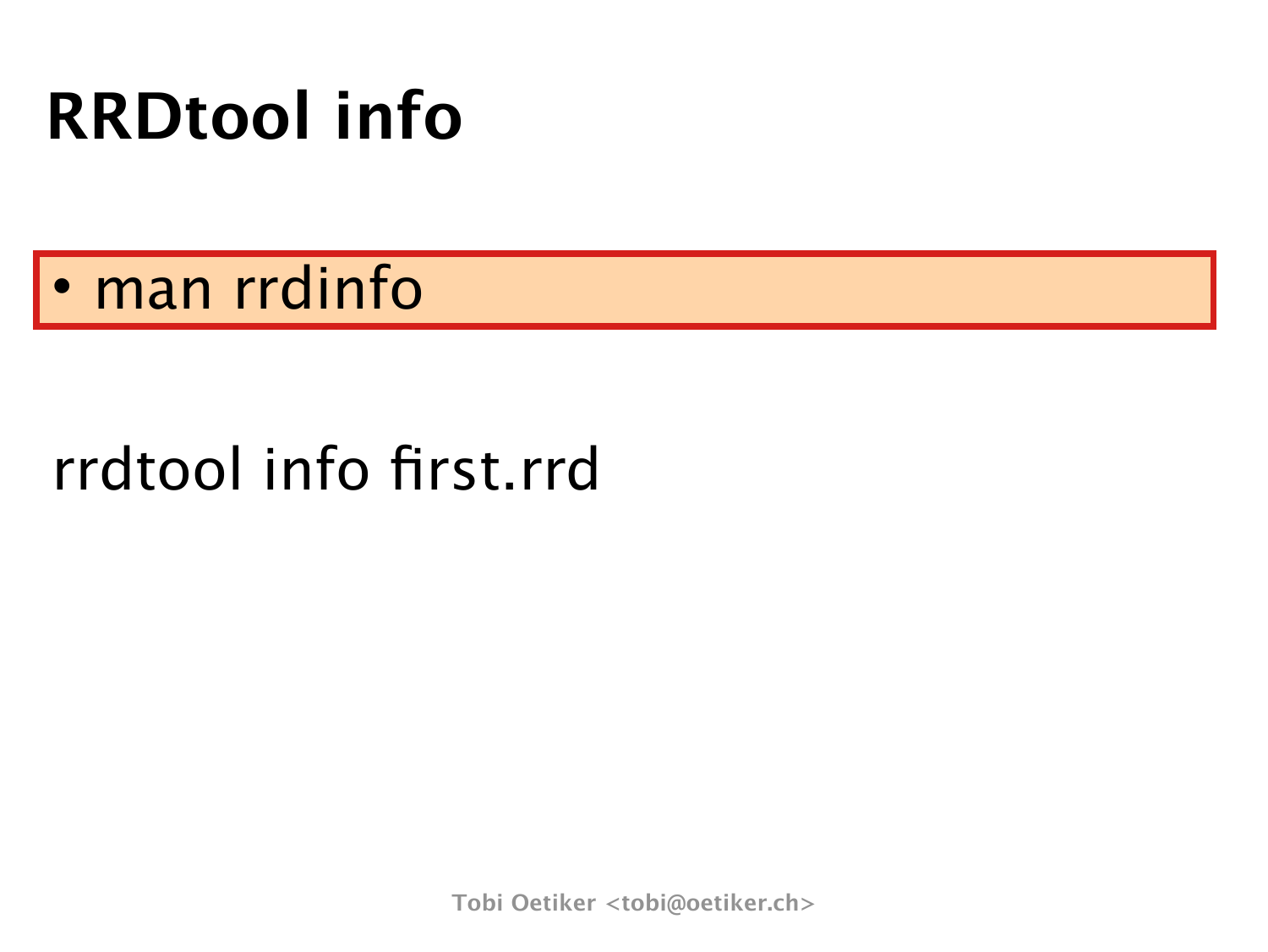#### **RRDtool tune**

· man rrdtune

#### rrdtool tune first.rrd \ --heartbeat=speed:600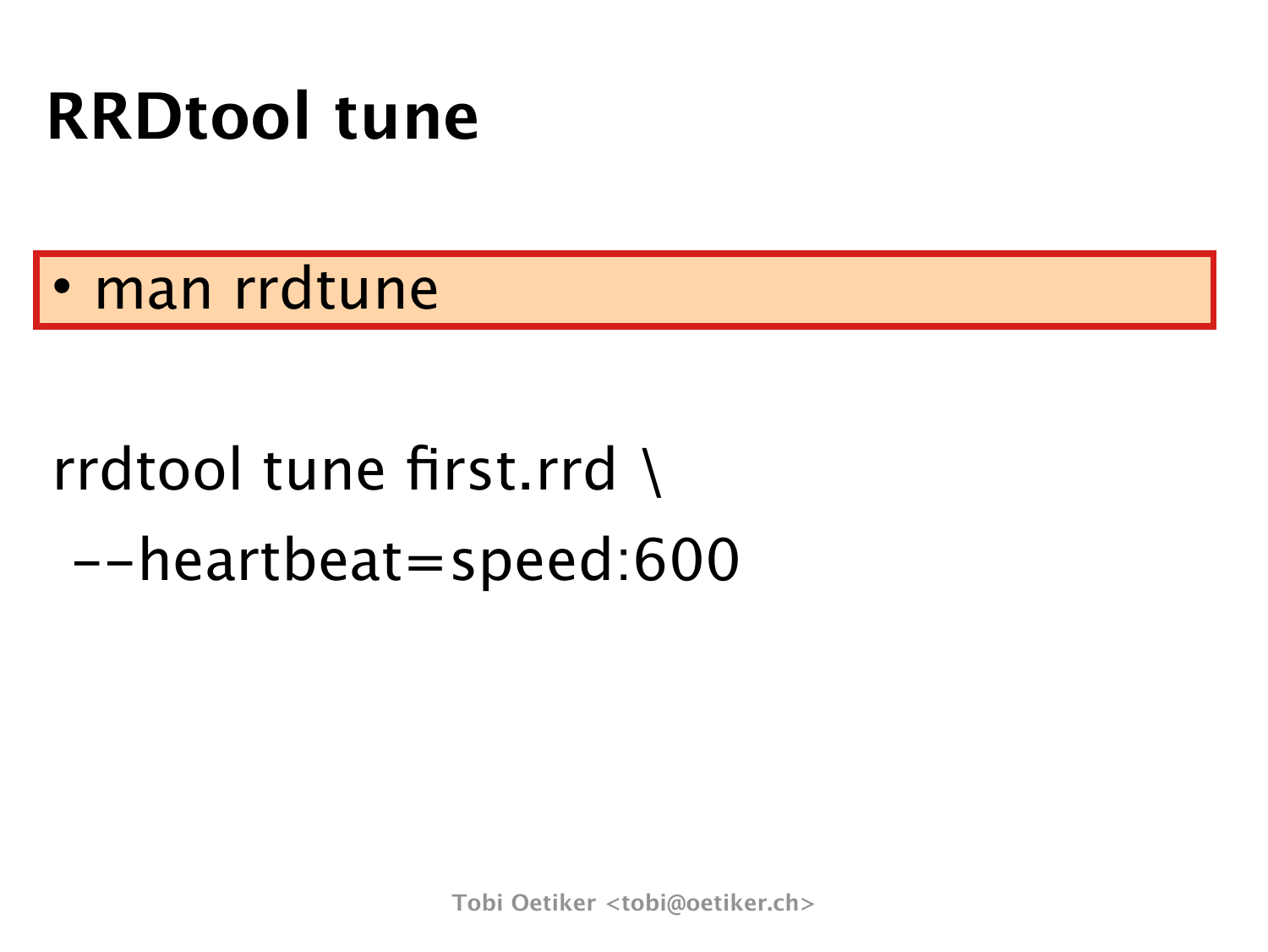#### **RRDtool fetch**

man rrdfetch

#### rrdtool fetch first.rrd AVERAGE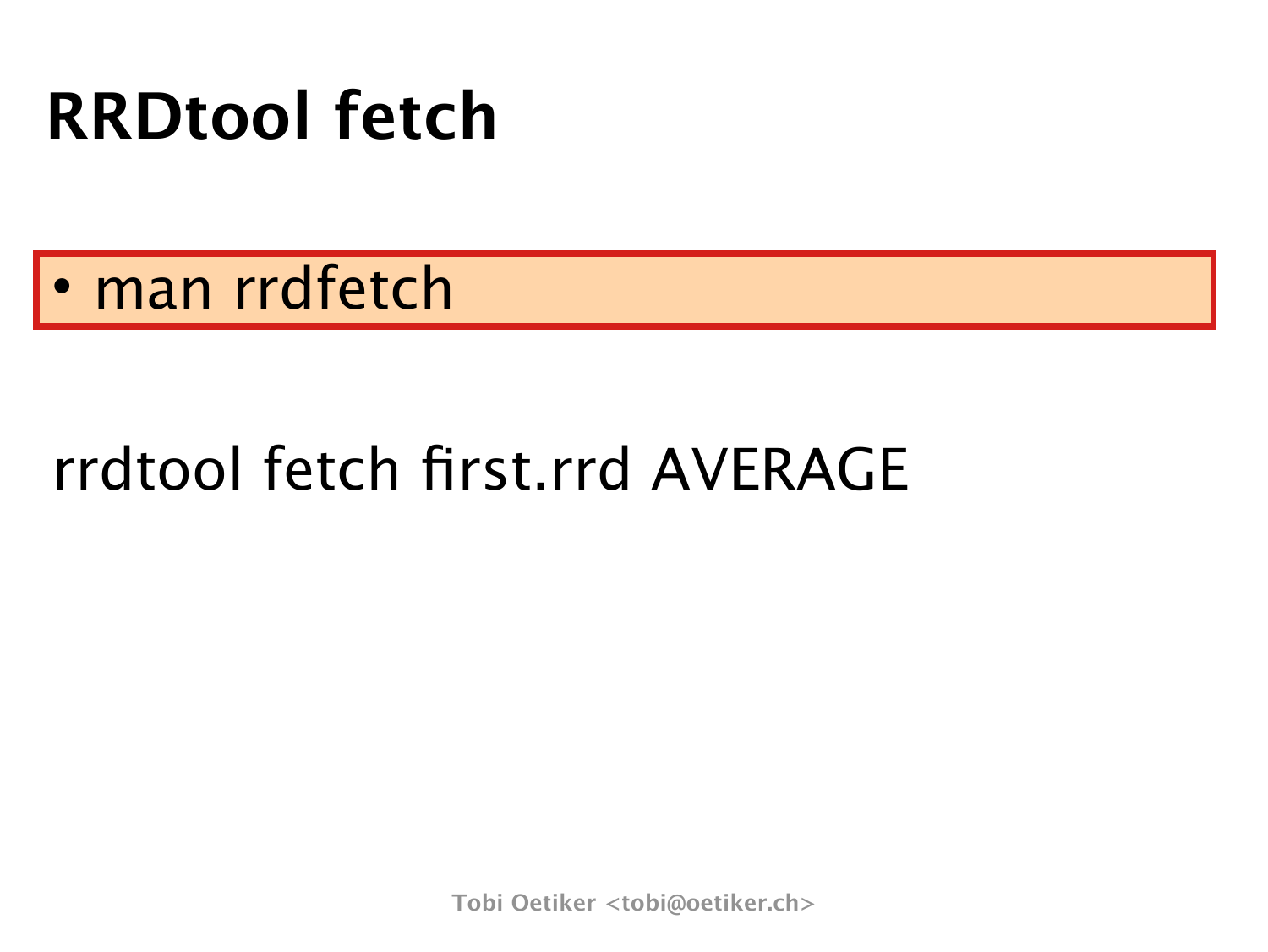#### **Graphing Basics**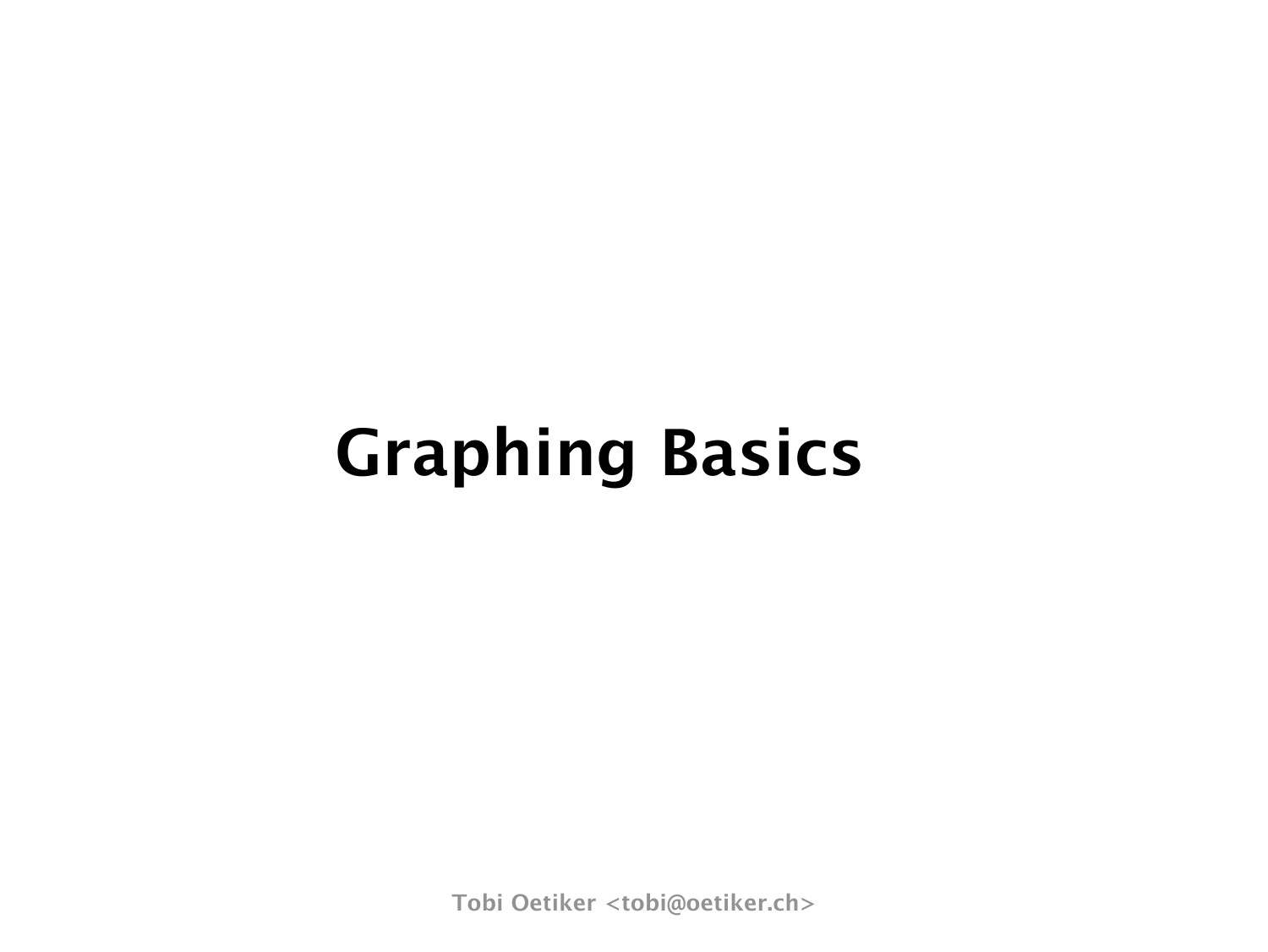#### **Presenting the Results I**

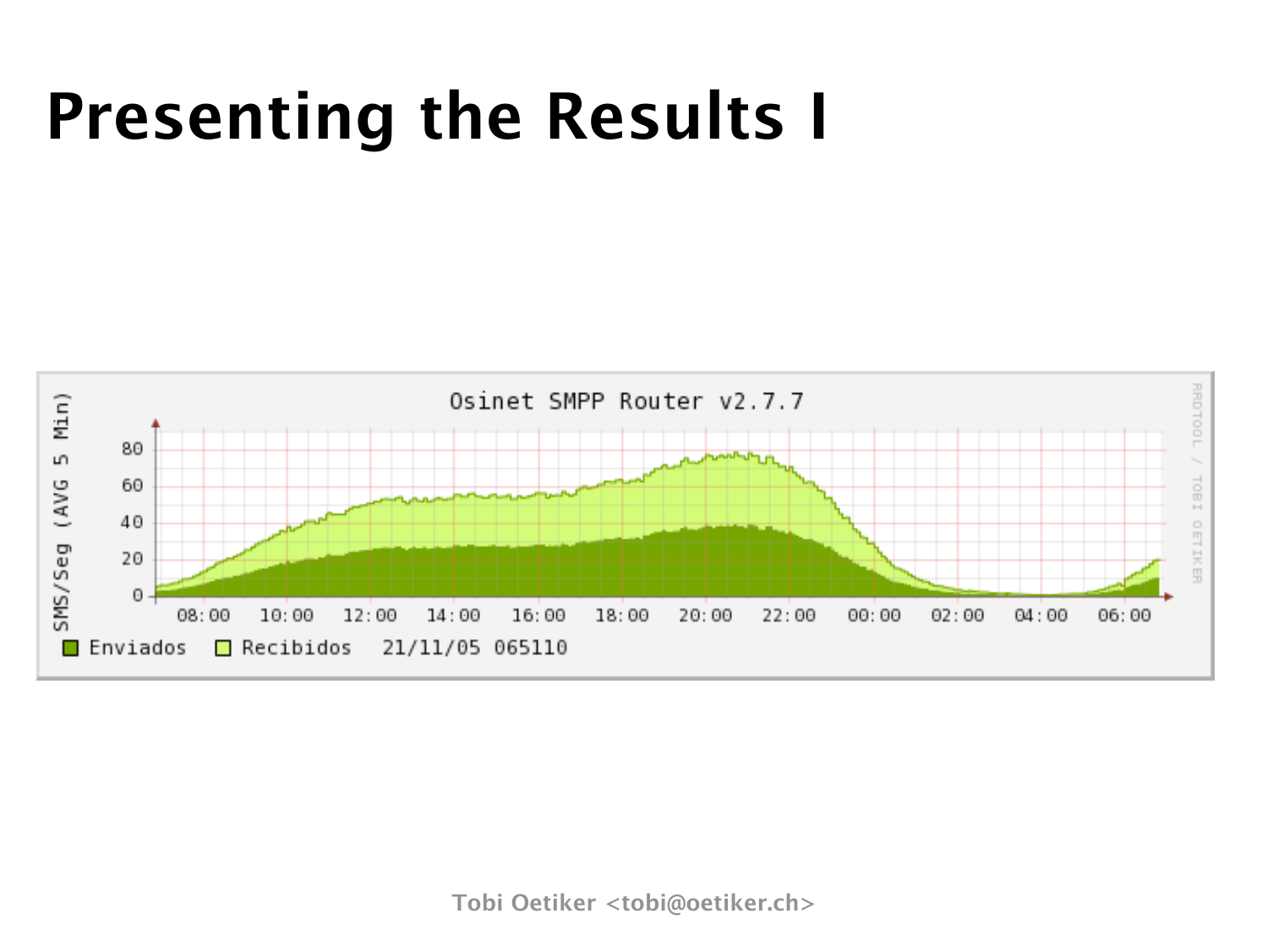#### **Presenting the Results II**

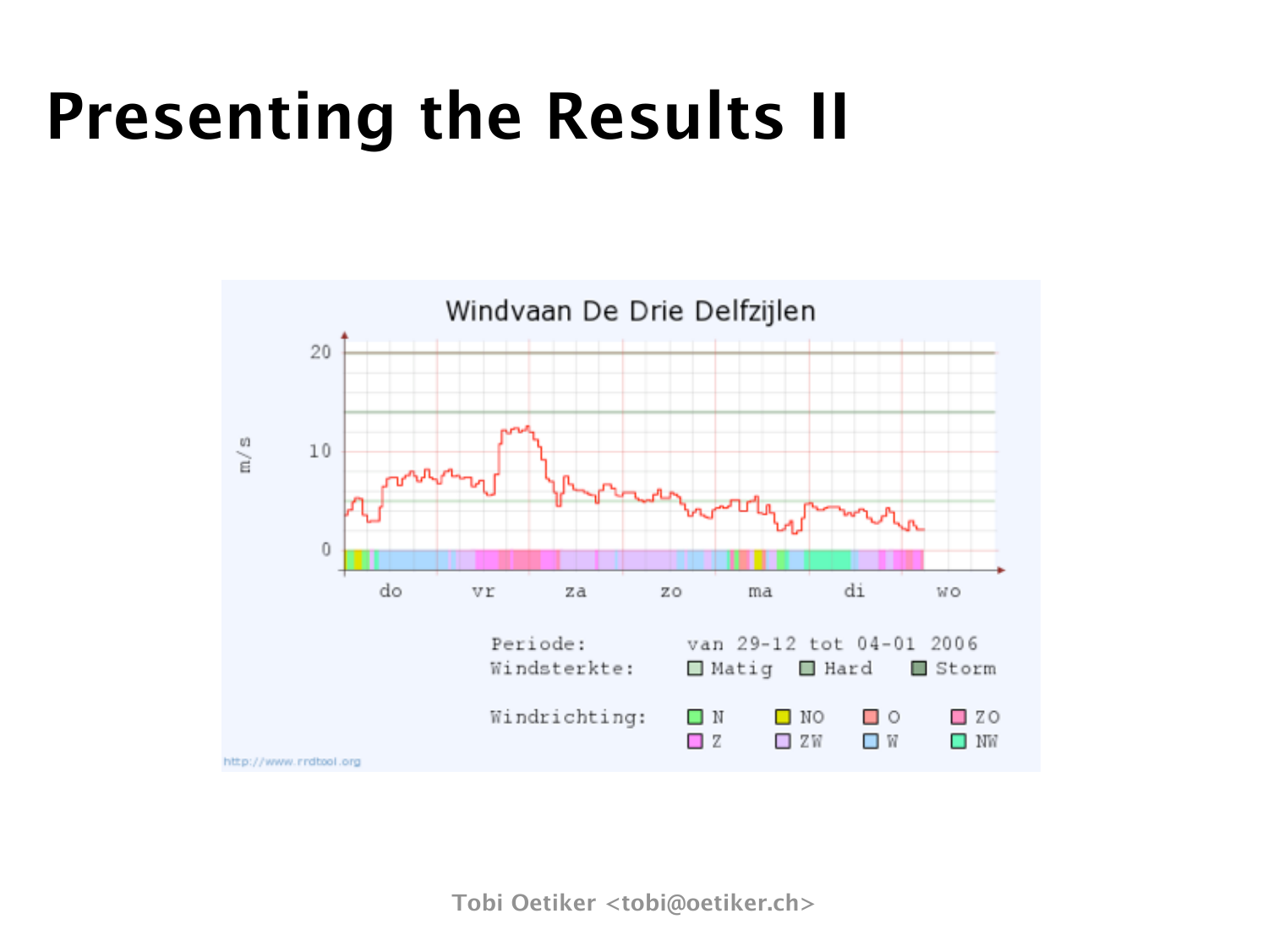# **RRDtool Graph work flow**

- Get the data
- Run RPN calculations
- Put it on the graph

#### rrdtool graph my.png \ DEF:in=first.rrd:speed:AVERAGE\  $CDF:in8=in,8,*$ LINE:in8#ff0000:'Bit Speed'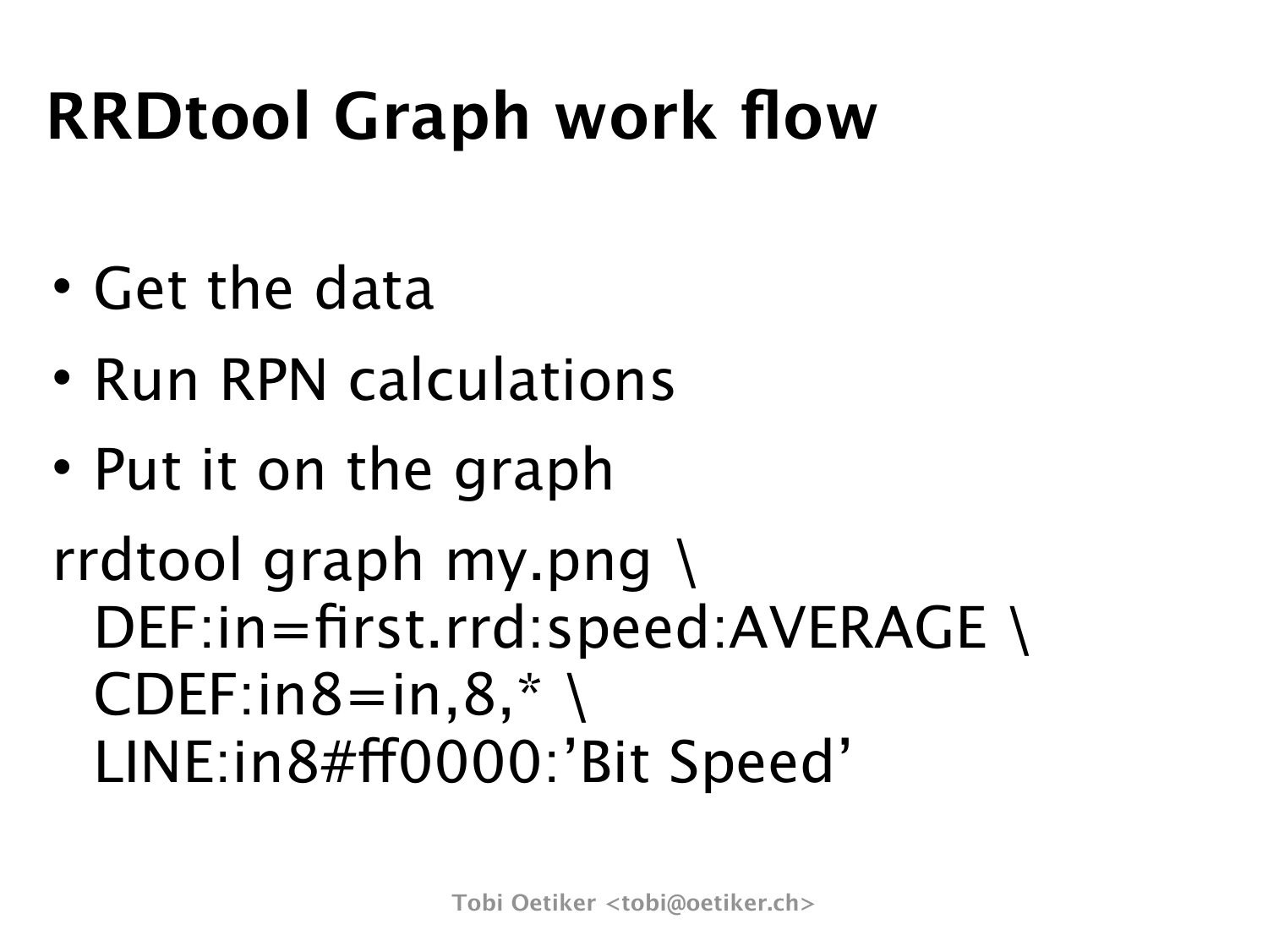# **Getting the Data**

man rrdgraph\_data

- DEF:x=file.rrd:speed:MAX...
- DEF...:step=3600
- DEF...:start=end-1h
- $DEF...$ :end= $11\backslash:00$
- DEF...:reduce=AVERAGE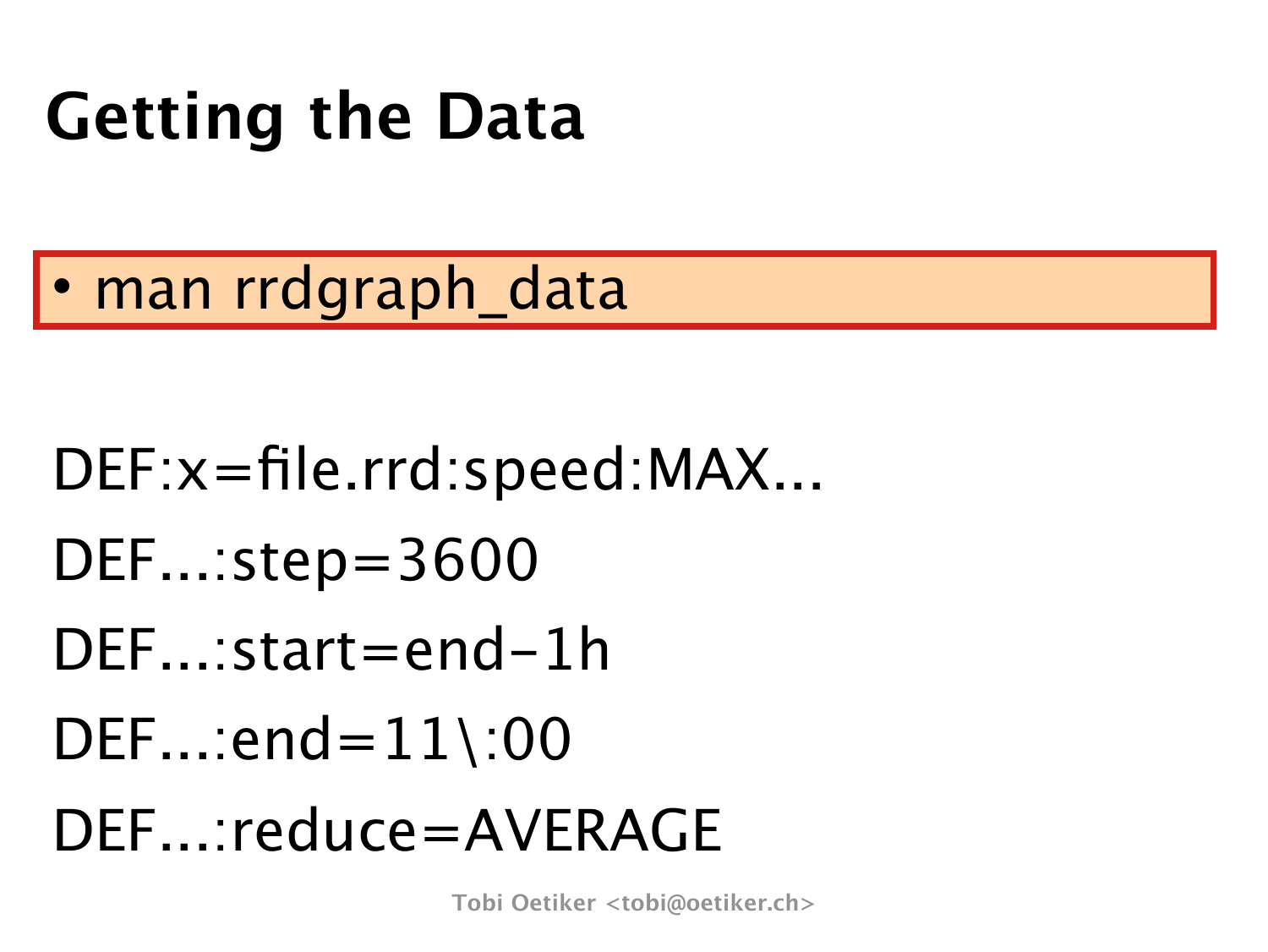# **Calculating with RPN**

- $RPN = Reverse$  Polish Notation
- This is what HP Calculators used to do
- 1 [enter] 2 [enter]  $[+]$
- no operator precedence
- simple programming language
- 1 [enter] 2 [enter] [keep larger]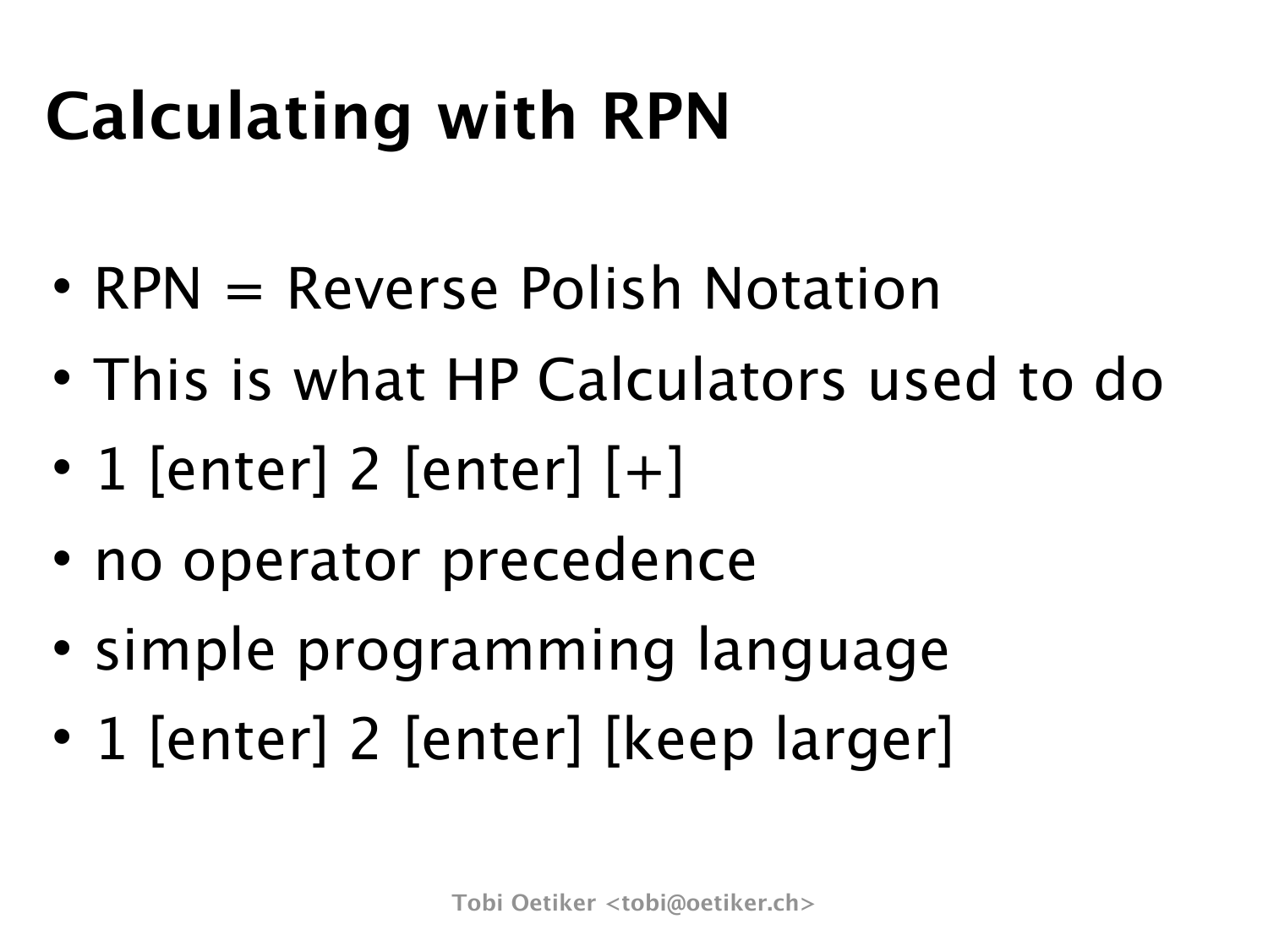# **RRDtool Graph RPN Basic**

- man rrdgraph\_rpn
- CDEF:bits=octets, 8,  $*$
- CDEF:avg=in,out,  $+, 2, /$
- CDEF:bigger=x,y,MAX
- CDEF:lim=a,0,100,LIMIT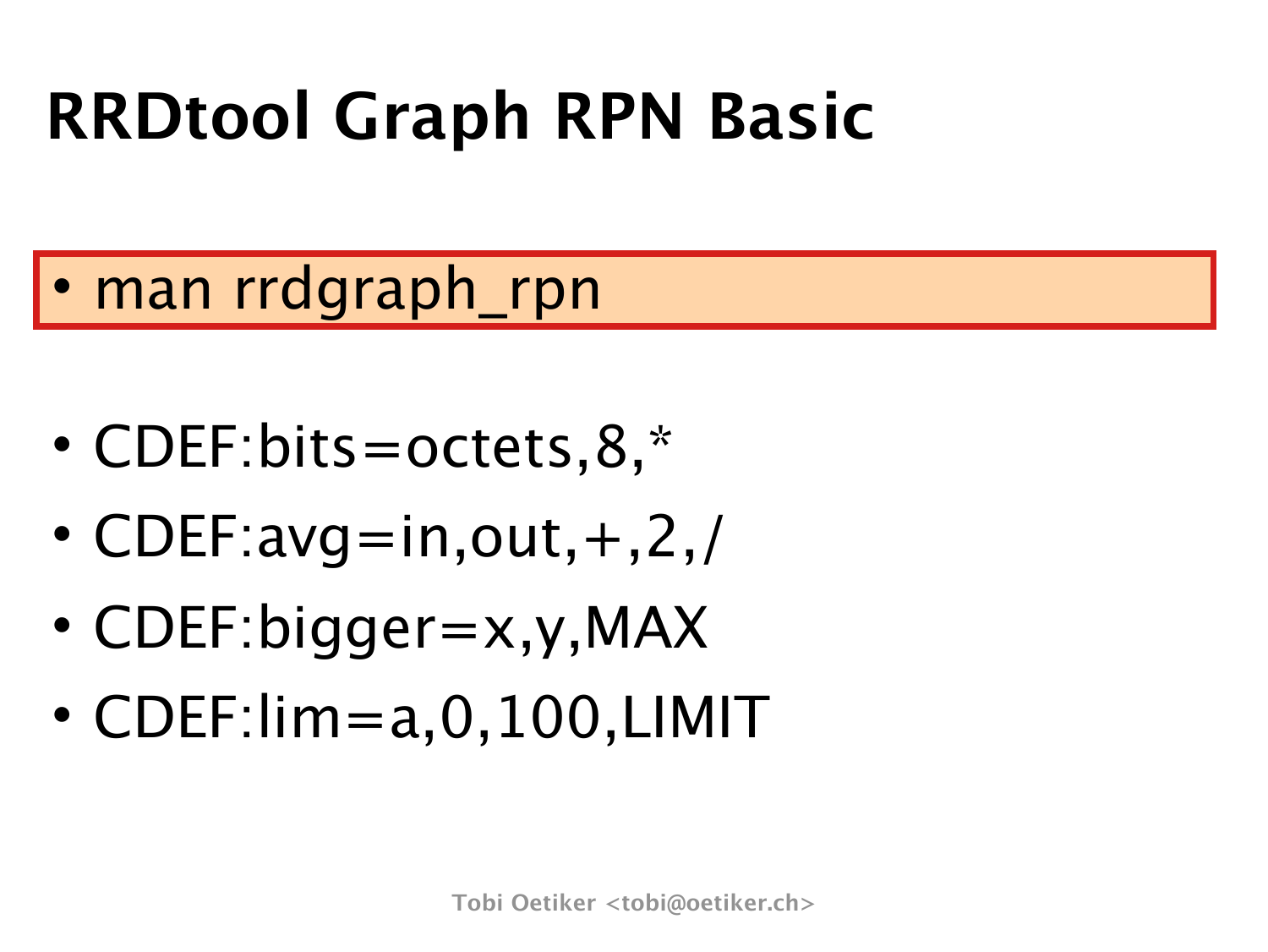# **RRDtool Graph RPN Adv**

- man rrdgraph\_rpn
	- CDEF:bigger=x,y,LT,x,y,IF
	- CDEF:unzero=x,UN,0,x,IF
	- CDEF: $avg2 = v1, v2, v3, 3, AVG$
	- CDEF:wind=x,1800,TREND
	- CDEF:time=x,POP,TIME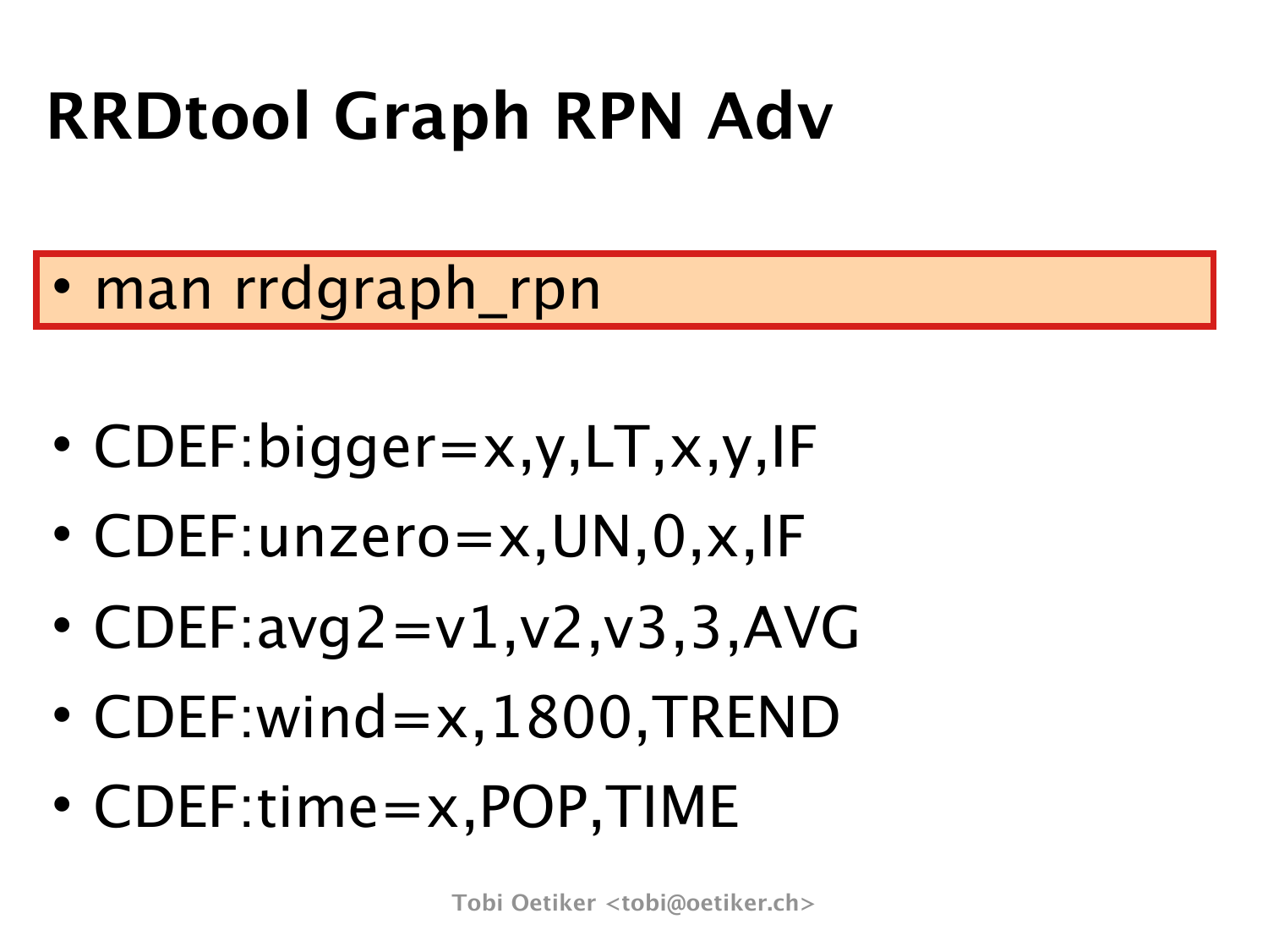# **CDEF Pitfalls**

- there must be a DEF/CDEF variable in every CDEF the expression.
- $\cdot$  CDEF: $x=1,2,+$  is INVALID!
- Trick:  $CDEF: x=y, POP, 1, 2, +$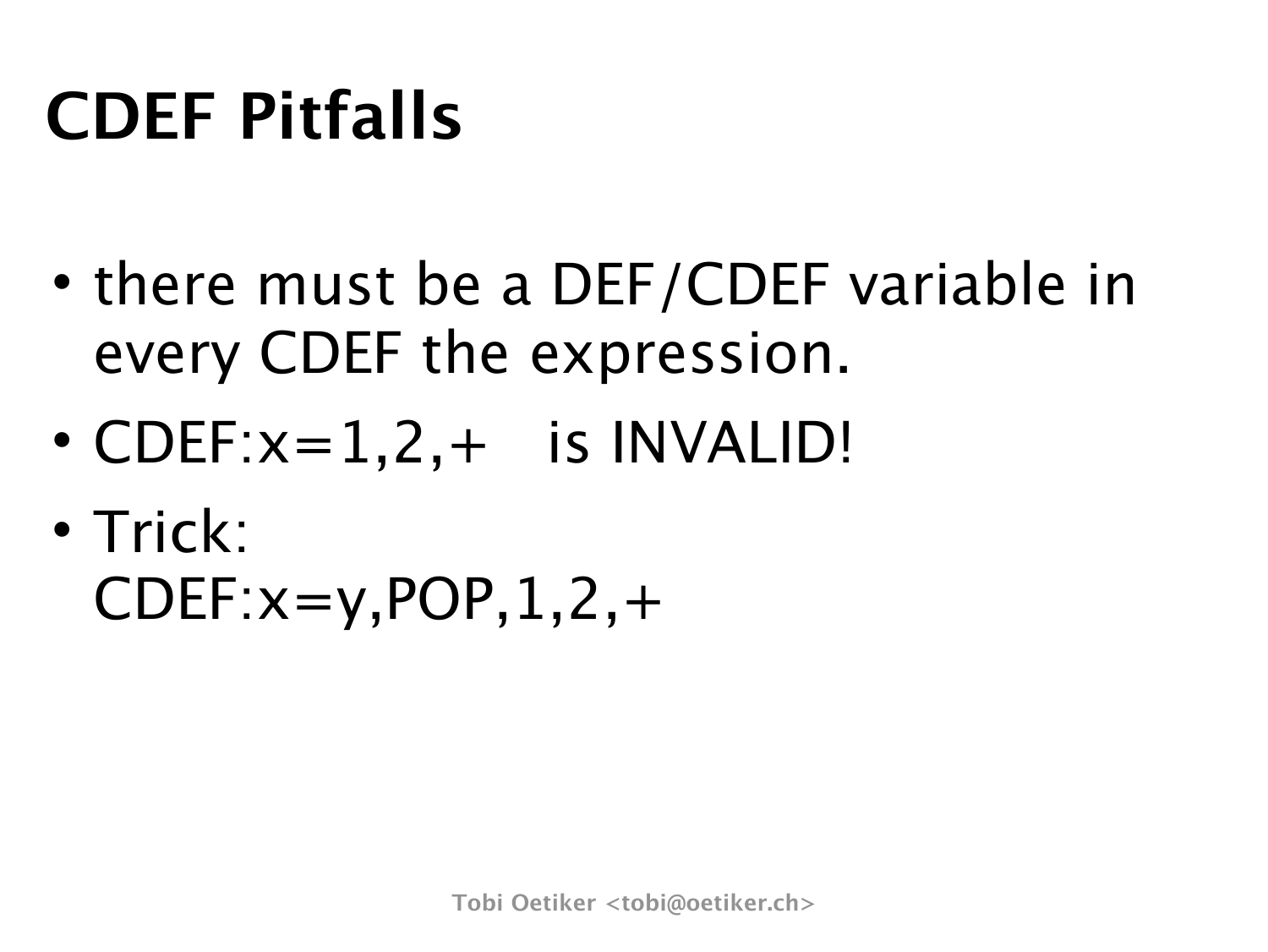#### **VDEF Expressions**

- VDEF:var=data,95,PERCENT
- gives a single value!
- looks like CDEF but it's NOT
- result is usable in CDEF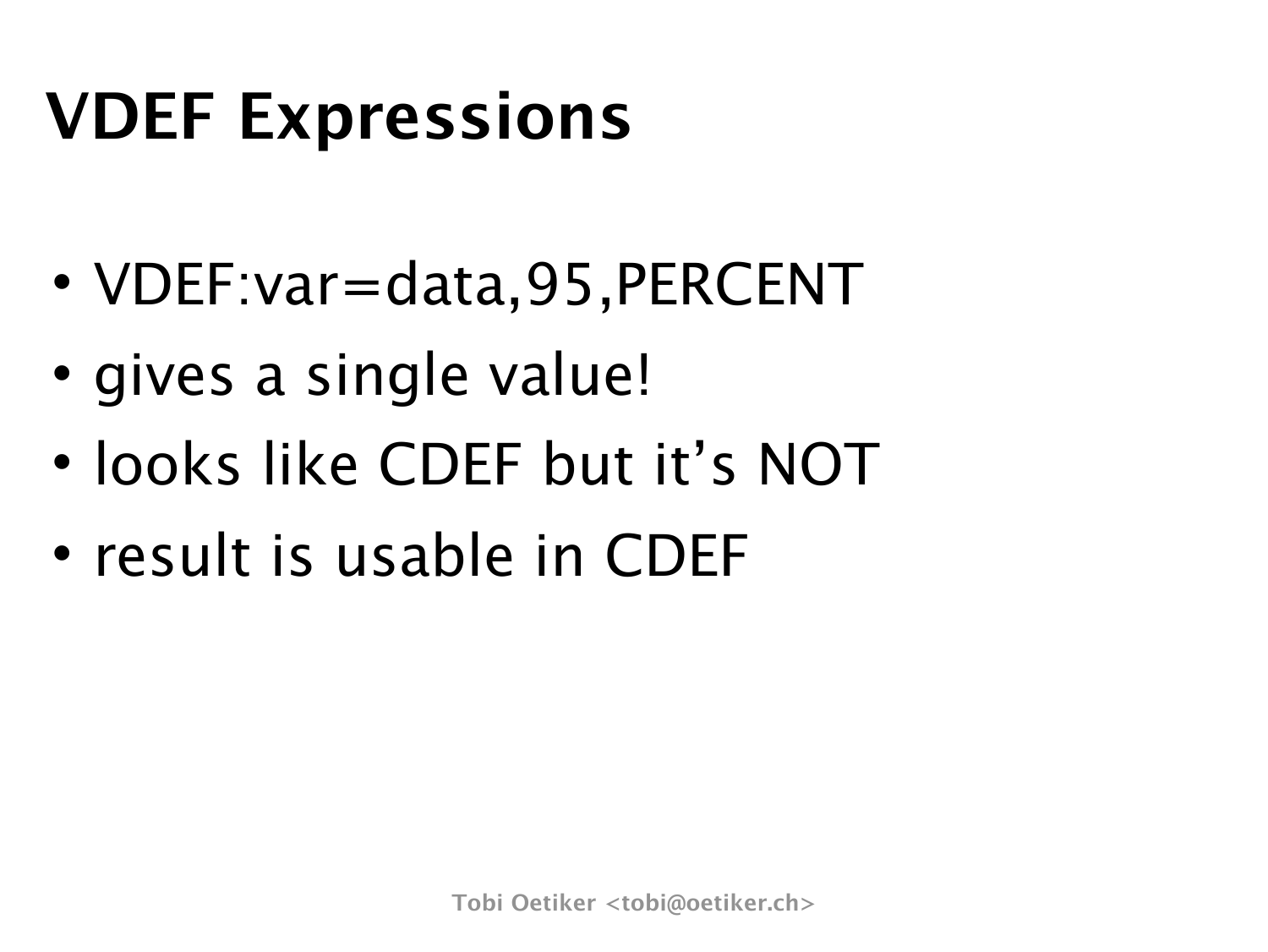#### **Drawing a "simple" graph**

#### **rrdtool graph my.png \ DEF:in=first.rrd:speed:AVERAGE \ CDEF:bits=in,8,\* \ VDEF:ninefive=bits,95,PERCENT \ LINE2:in8#00!00:'Bit Speed' \ LINE0.5:ninefive#!0000:'95%'**

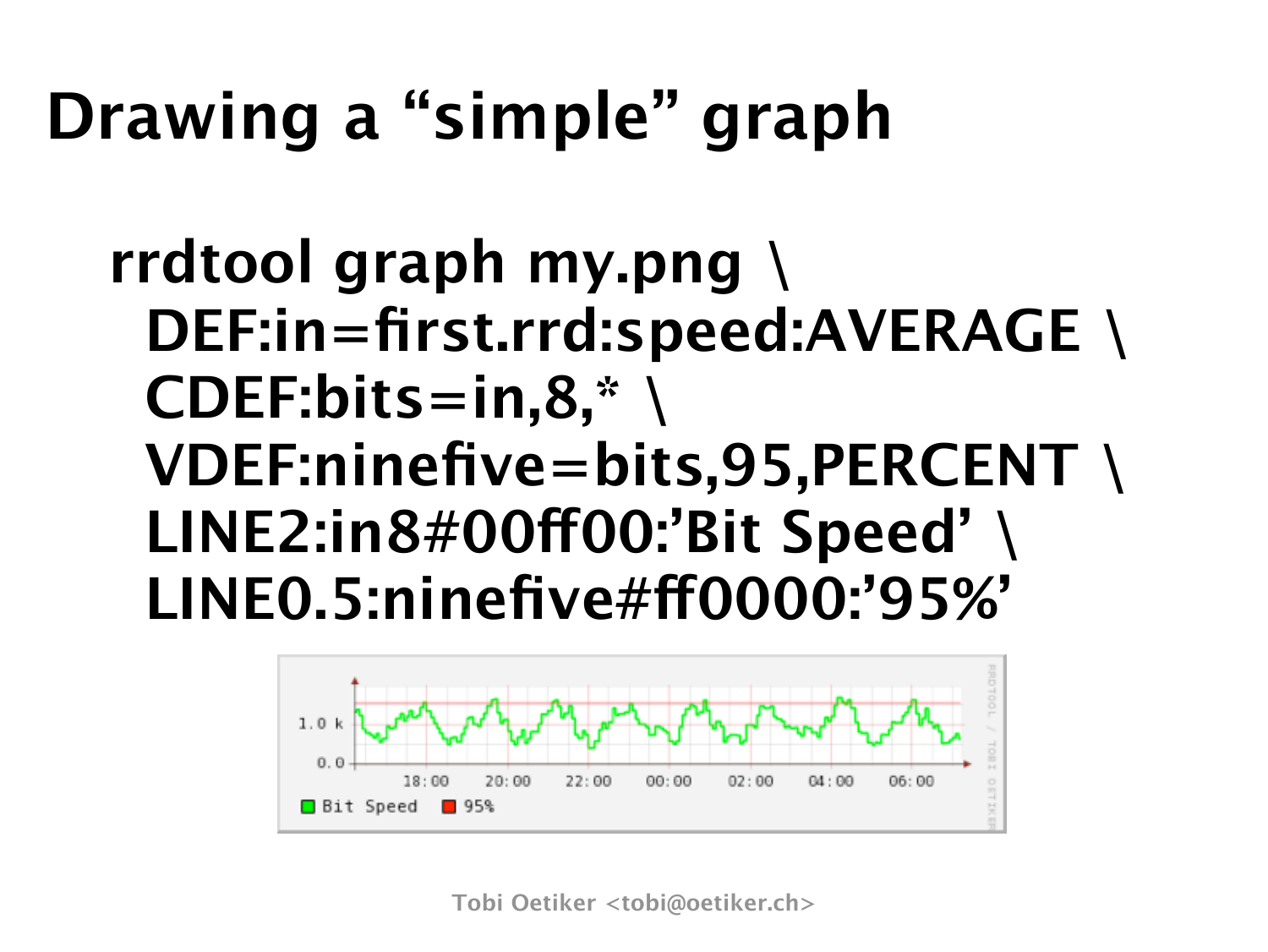# **Drawing Elements**

• LINE:input#0000ff:Input



• AREA:input#00ff00:Input

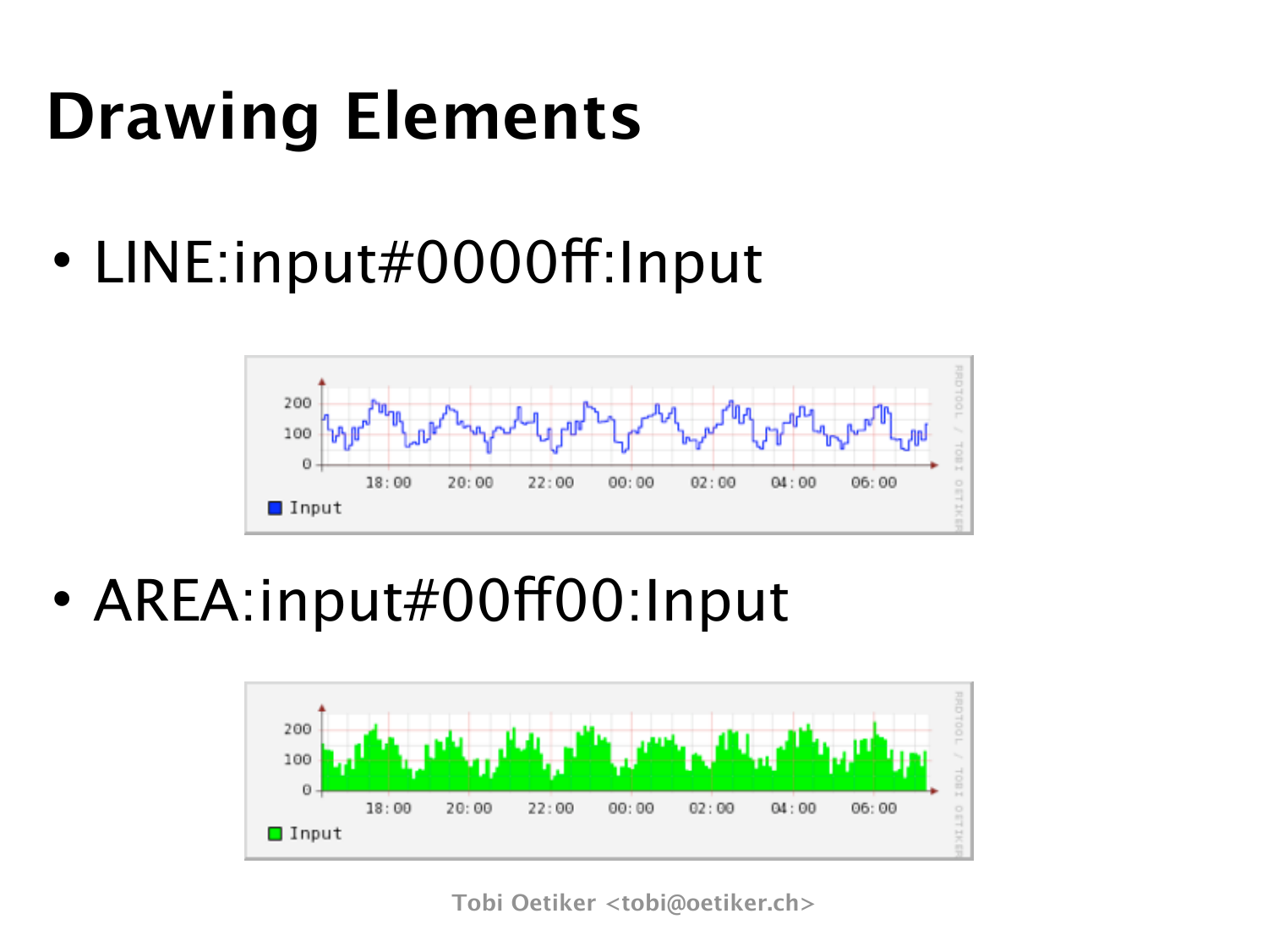#### **Graphing several Elements**

• LINE:... LINE:....



AREA:... AREA:...:**STACK**

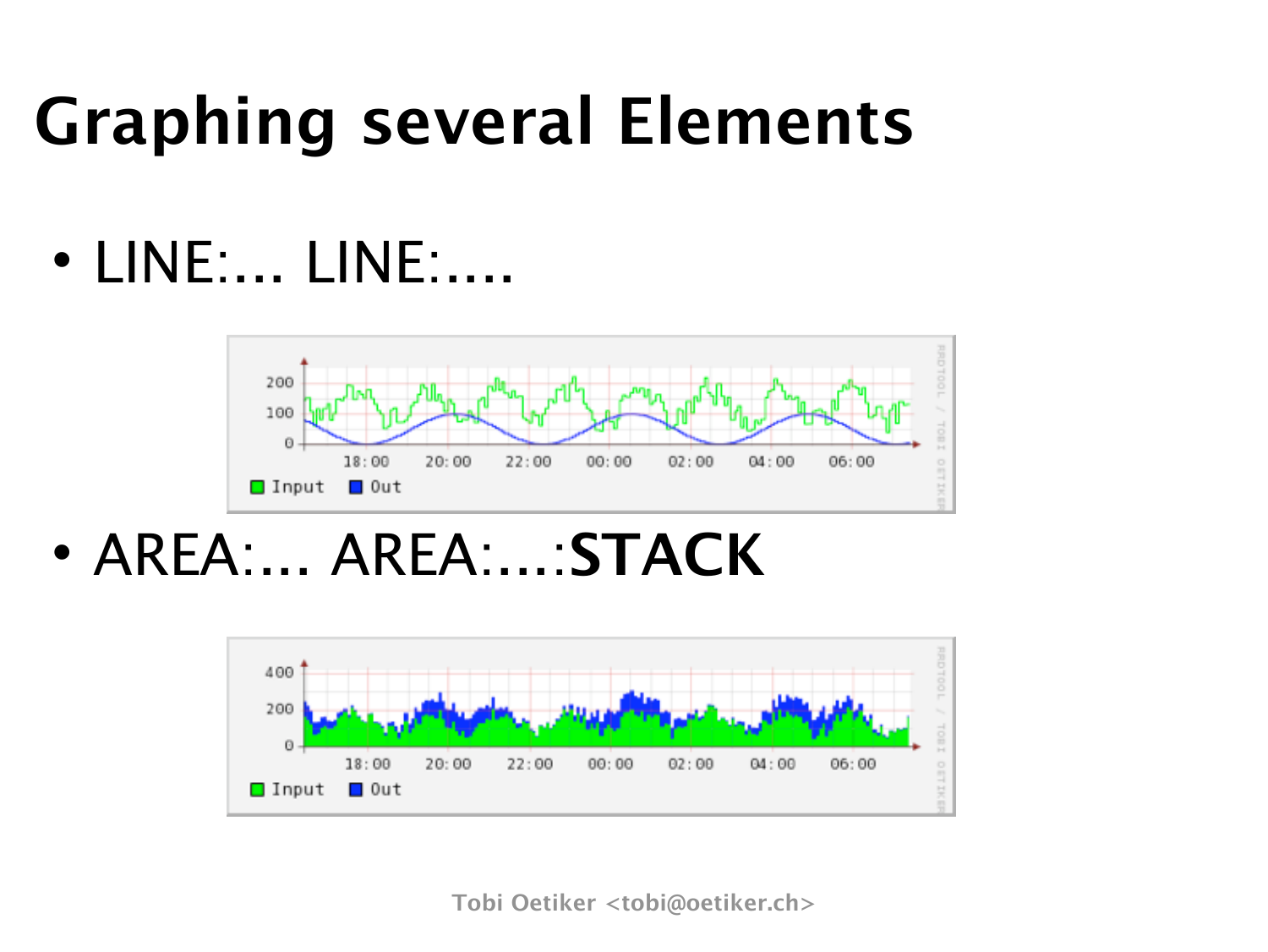#### **Where did Max go ?**

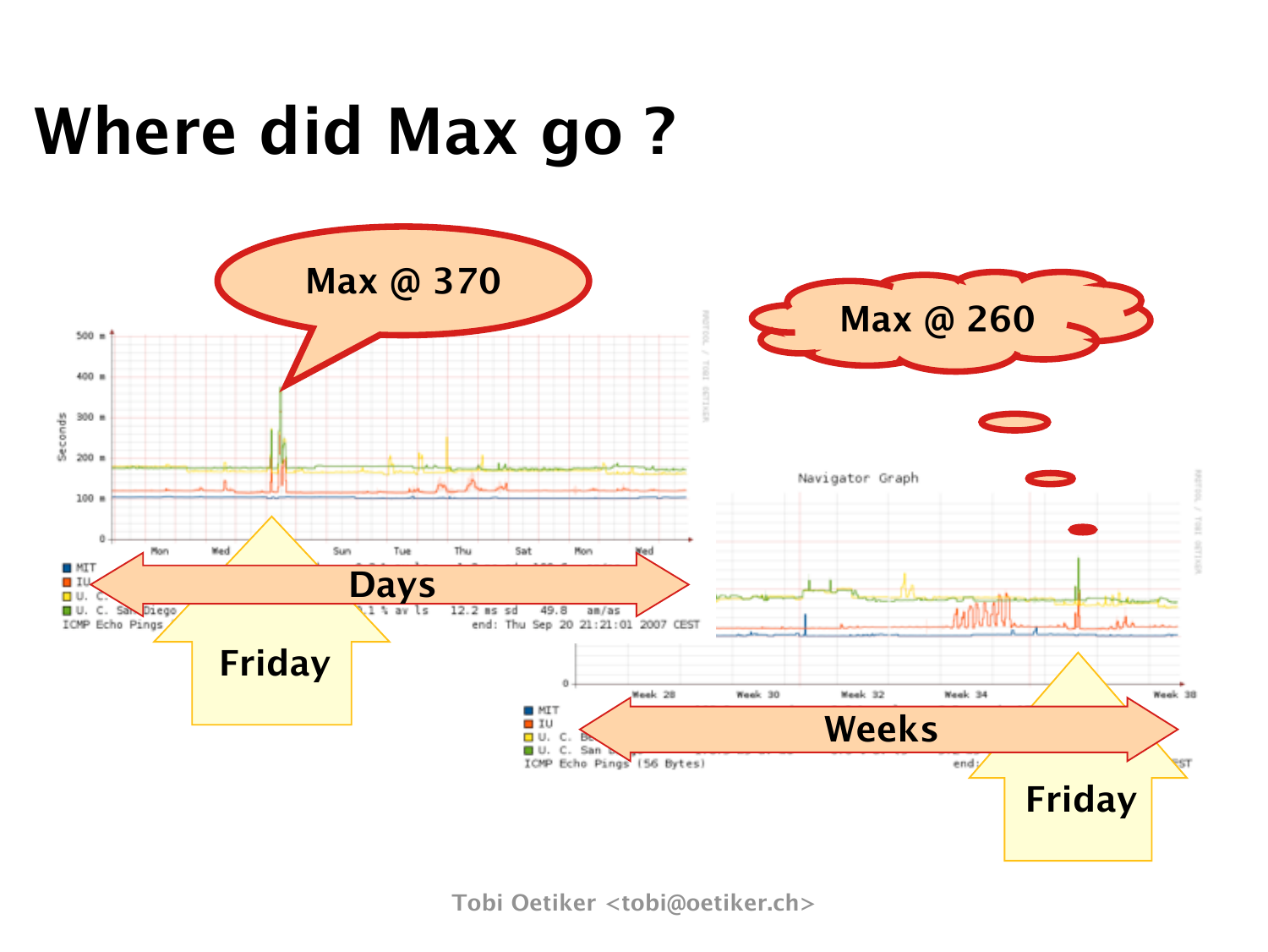#### **Programming with RRDtool**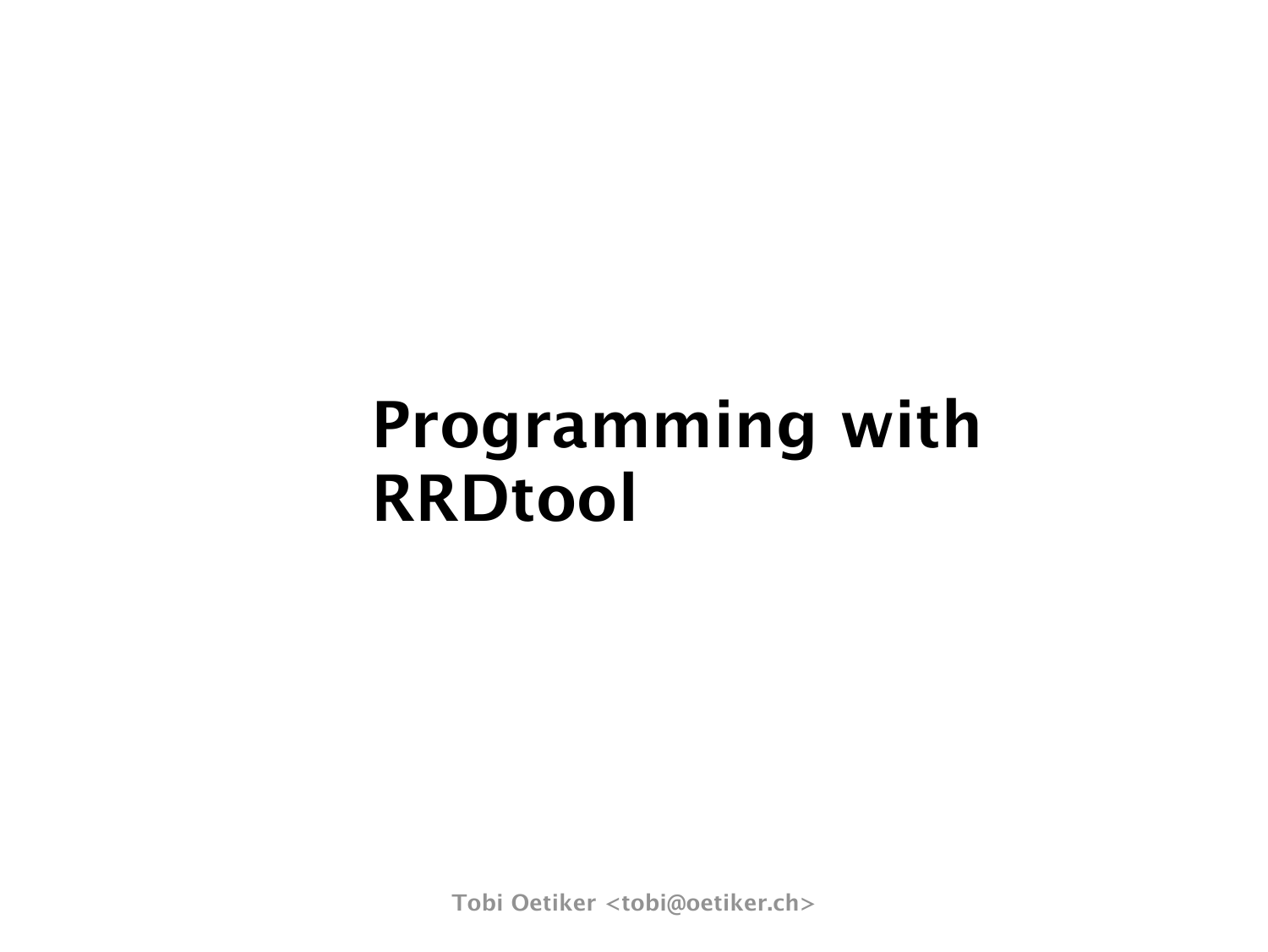# **Programming with Shell**

- Command line interface for shell scripting.
- Command line pipe interface − echo 'info my.rrd'| rrdtool -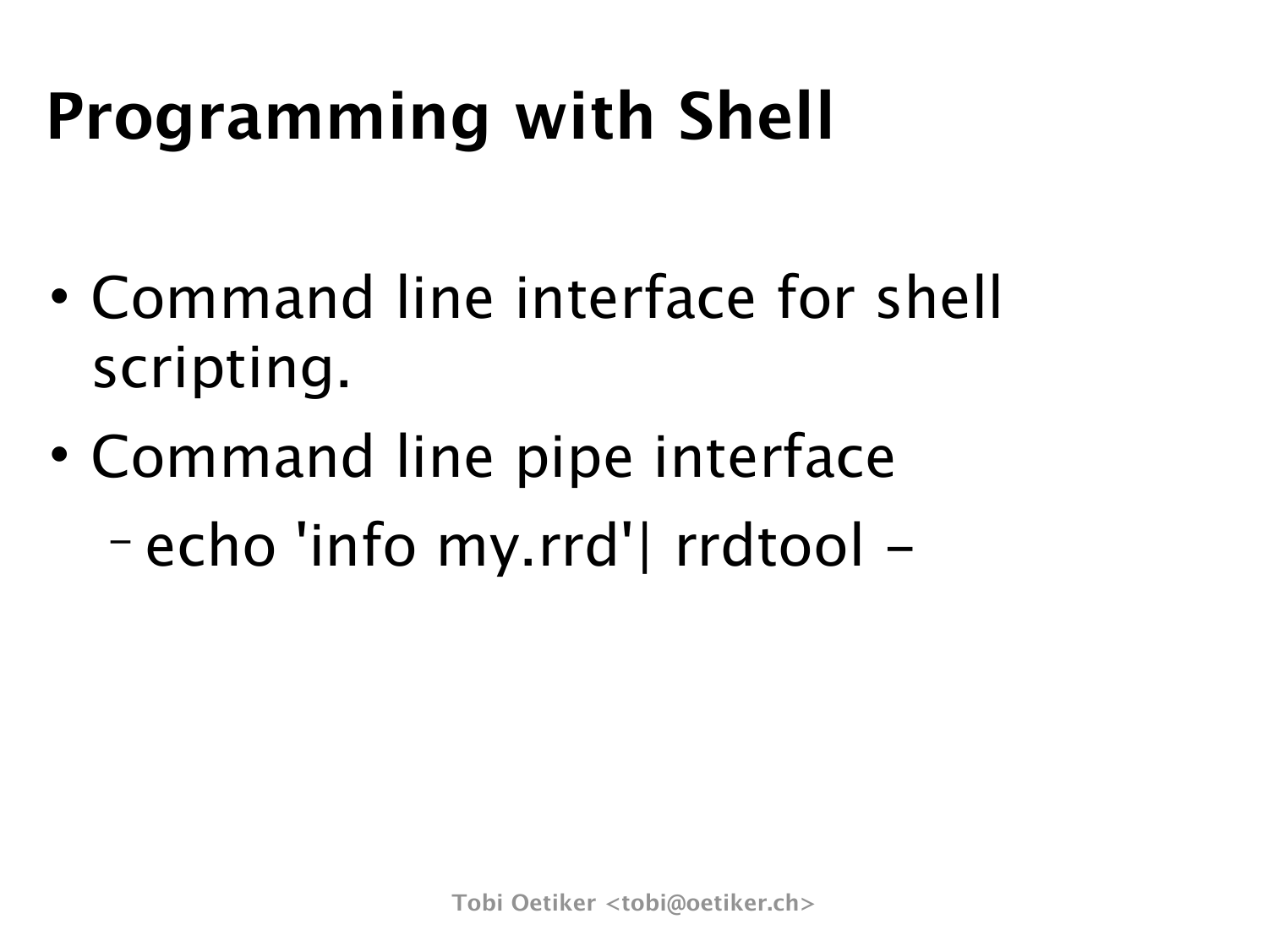# **Programming with Perl**

- By default bindings in rrdtool tree.
- use lib qw(/path/to/rrdtool/lib/perl); use RRDs;
- Similar for Python, TCL, Ruby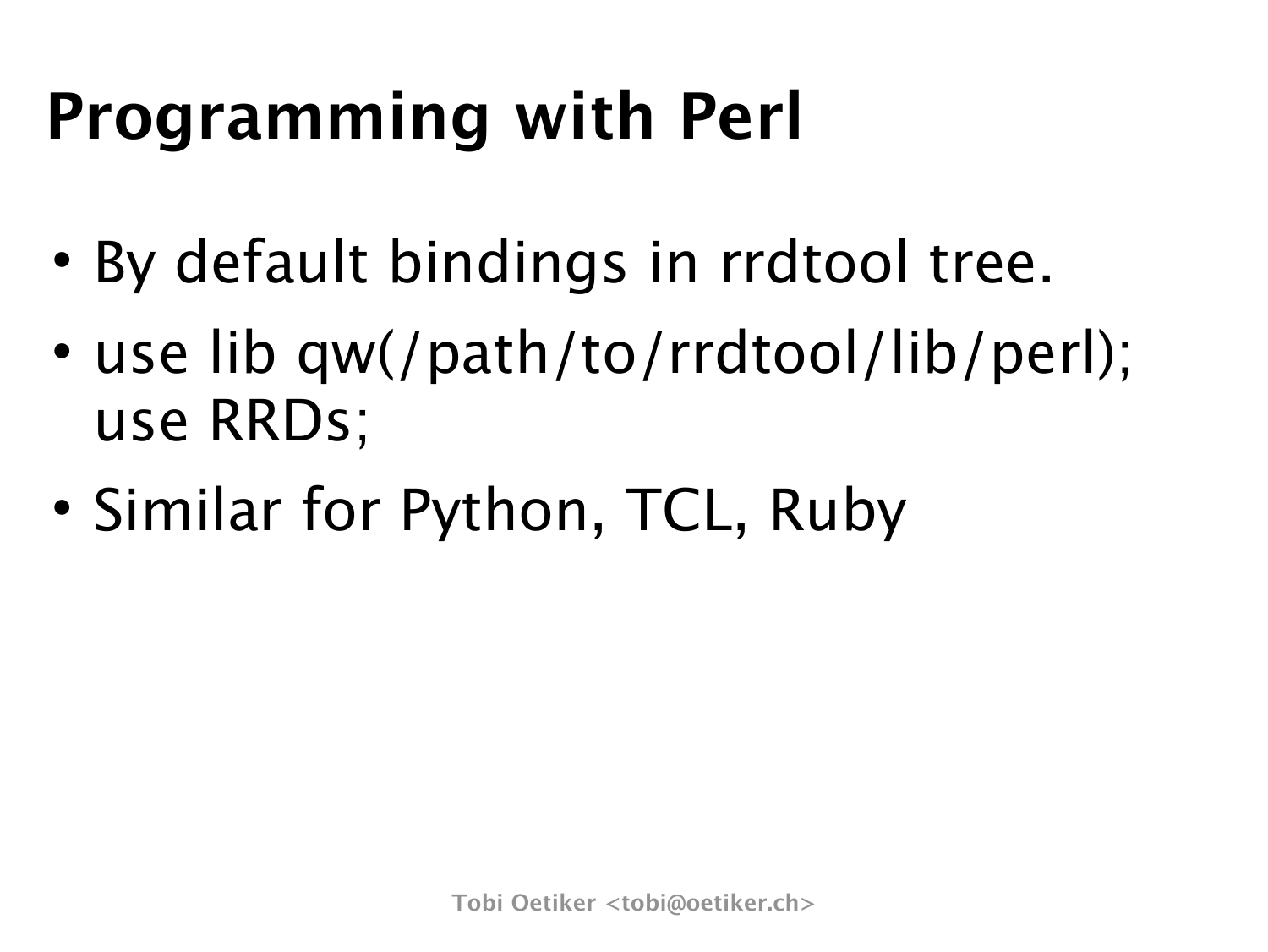#### **Programming to the C API**

- Never intended
- Use rrd tool.c as an example
- When multi-threading use thread safe functions if available.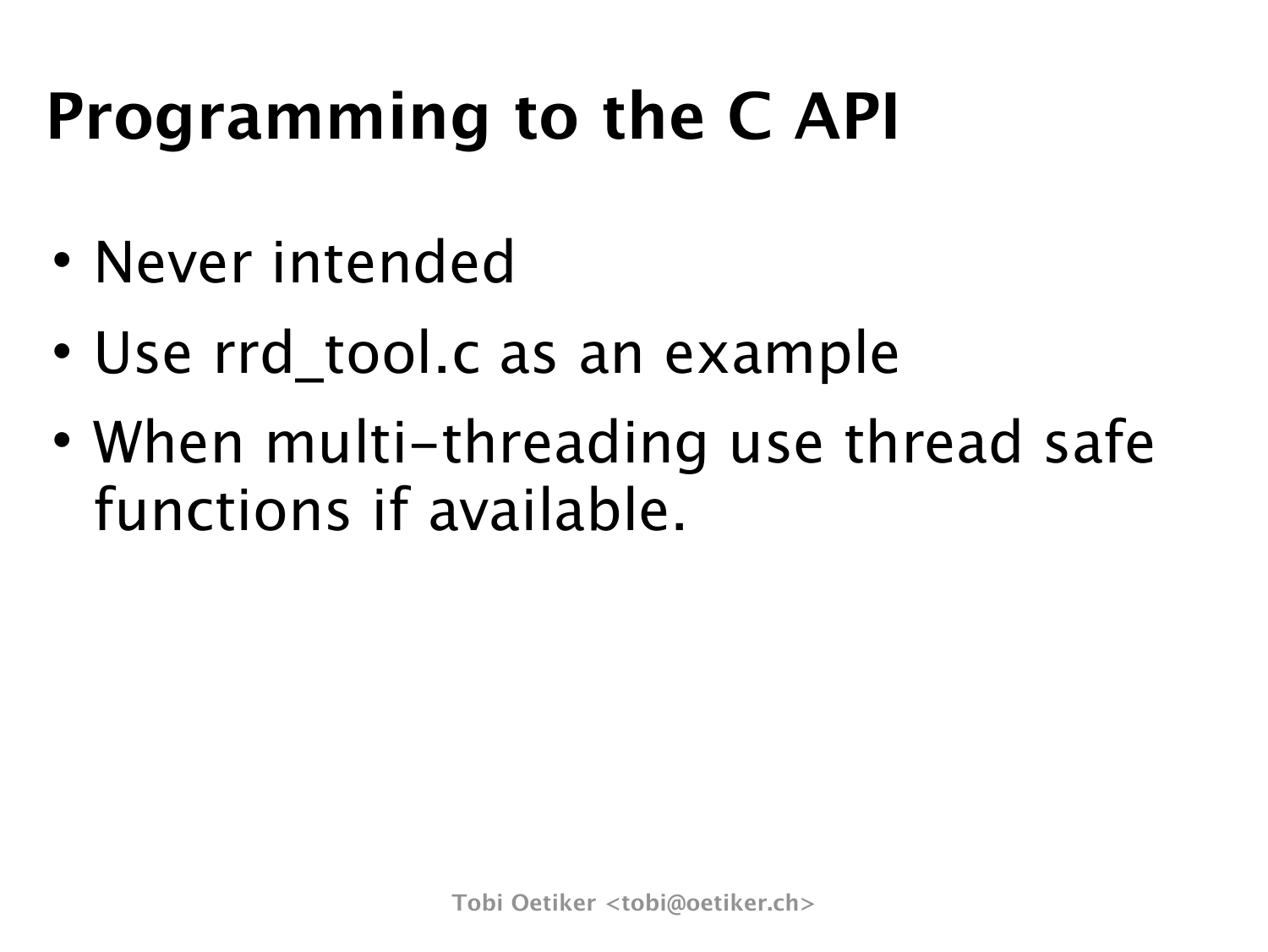# **E!ect: Outlining**

#### rrdtool graph my.png \ DEF:in=first.rrd:speed:AVERAGE\ AREA:in#8f8:'Bit Speed' \ LINE:in#080

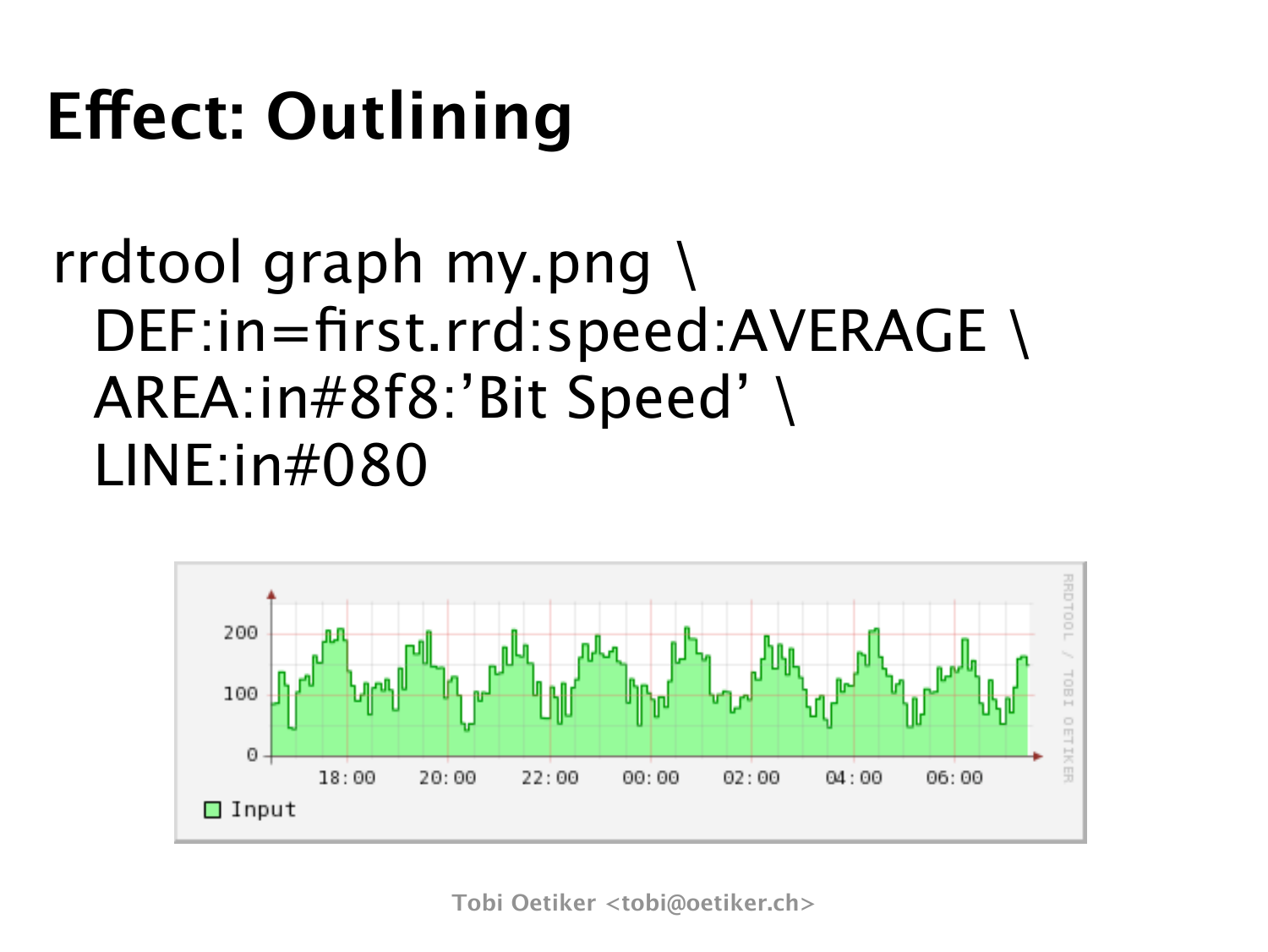#### **E!ect: Transparency**

rrdtool graph my.png \ DEF:in=first.rrd:in:AVERAGE\ DEF:out=first.rrd:out:AVERAGE \ AREA:in#f00**7**:Input \ AREA:out#0f0**5**:Output

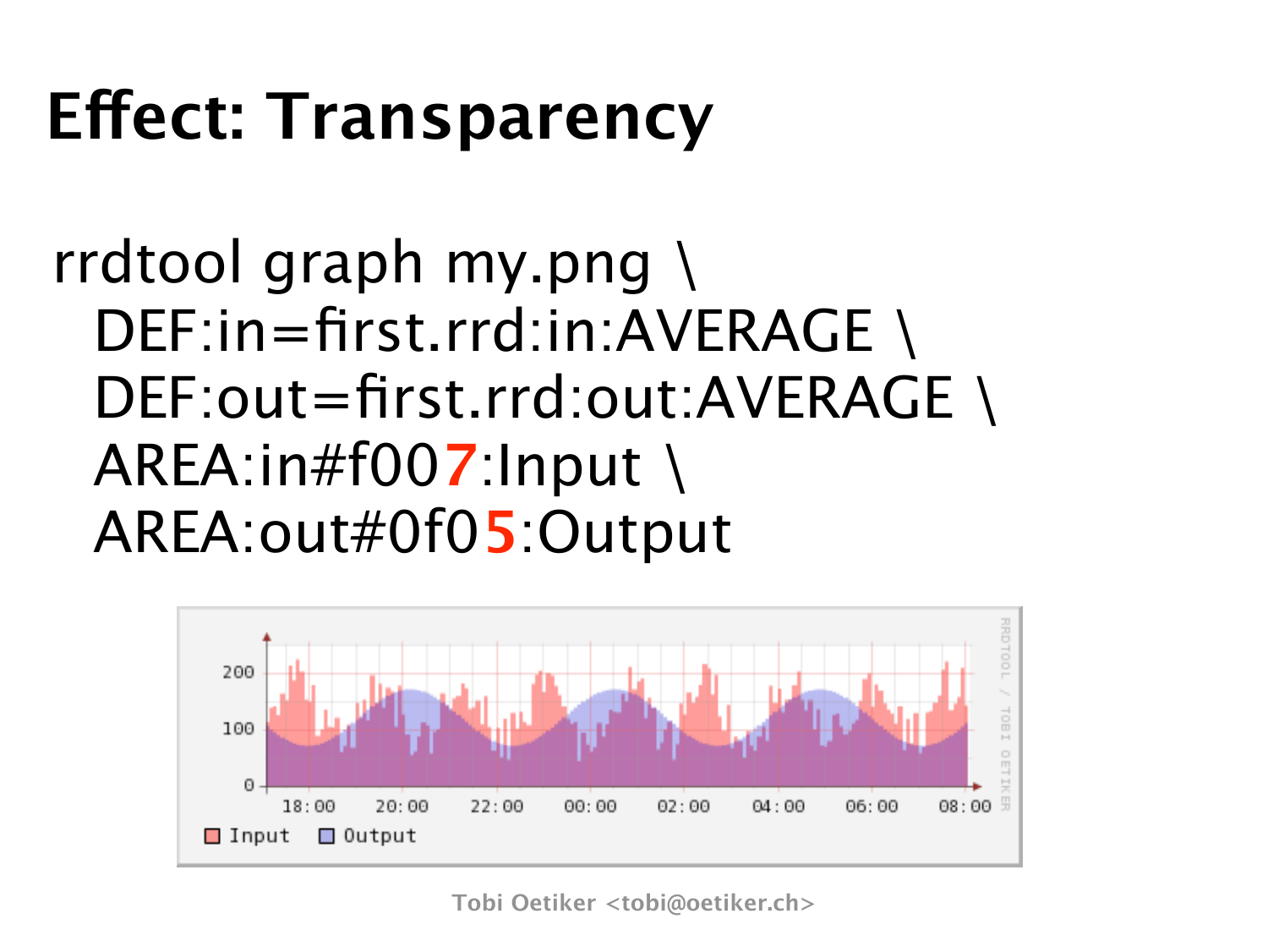# **Gallery I**

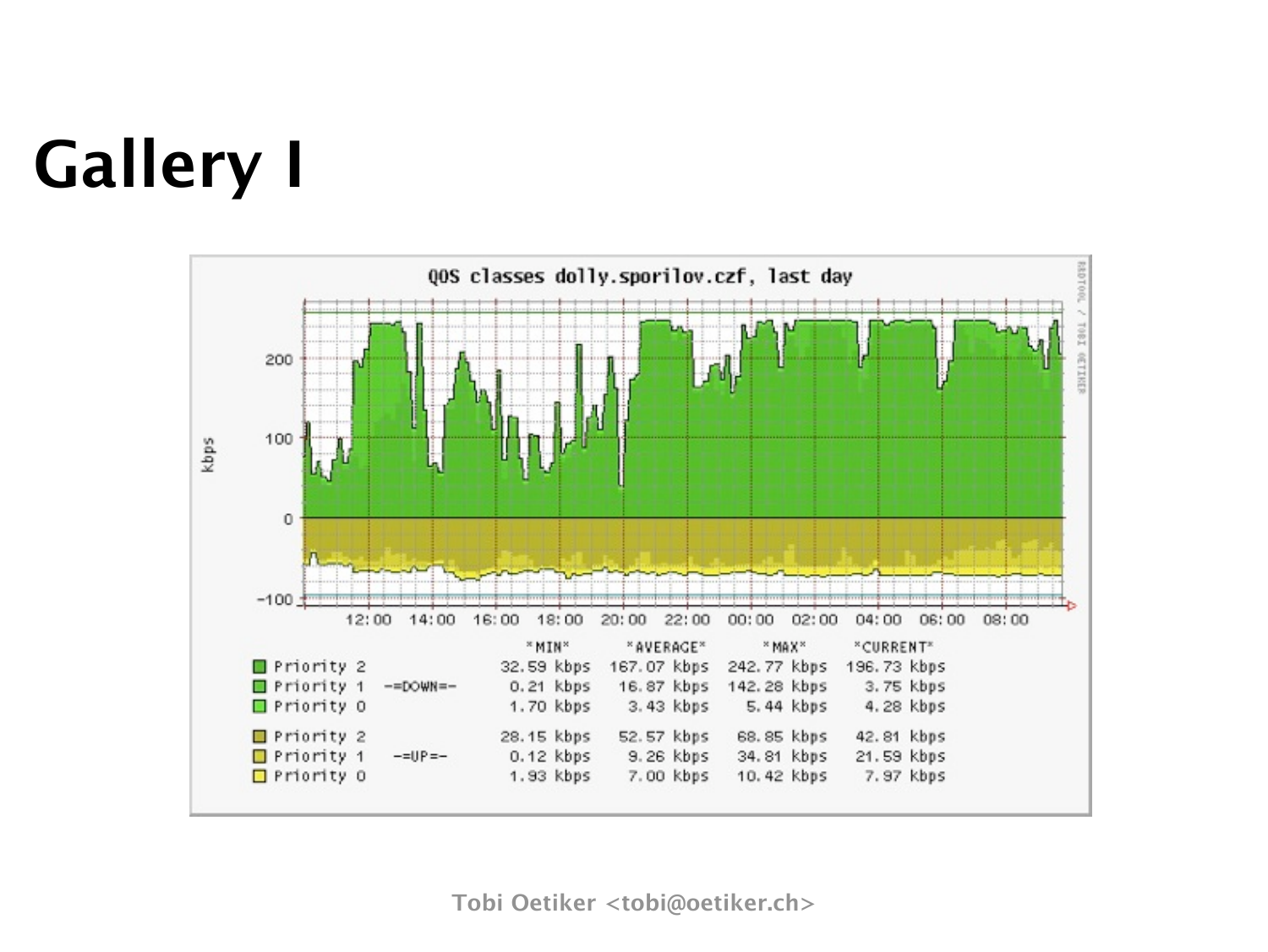# **Gallery II**

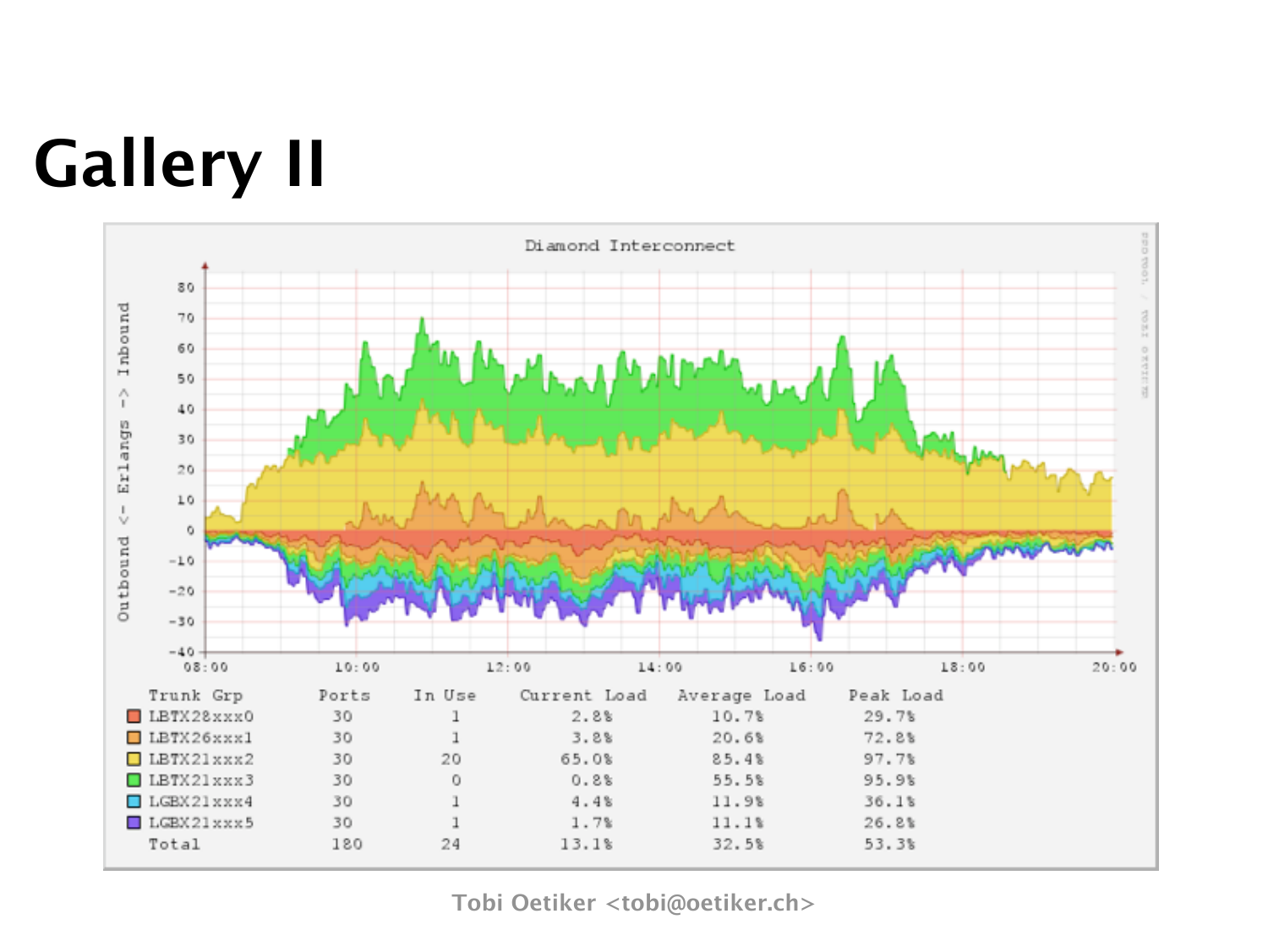# **Graphing Pitfalls**

- Design
- Content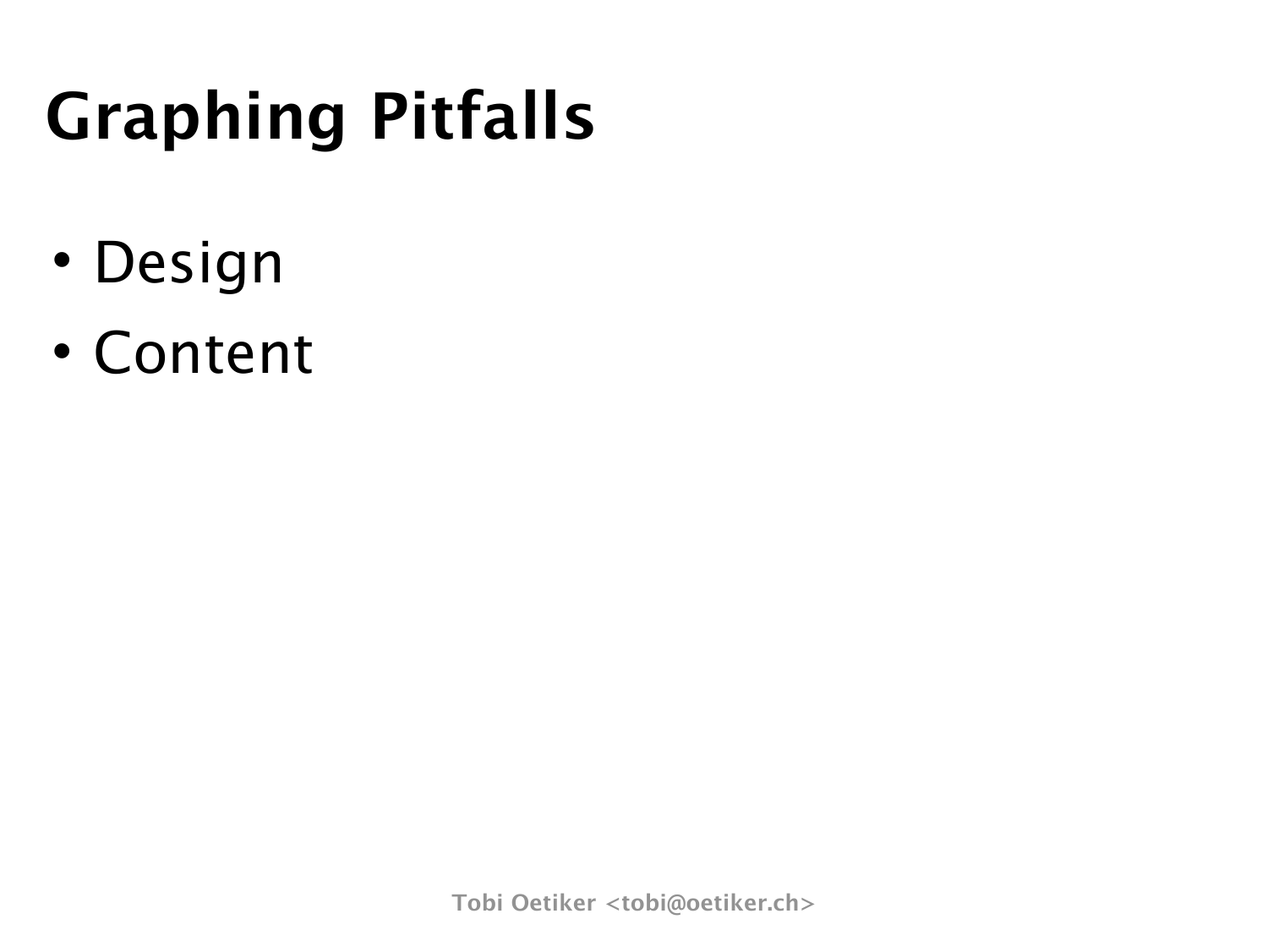# **Graphing Pitfalls**

#### **Design Content**

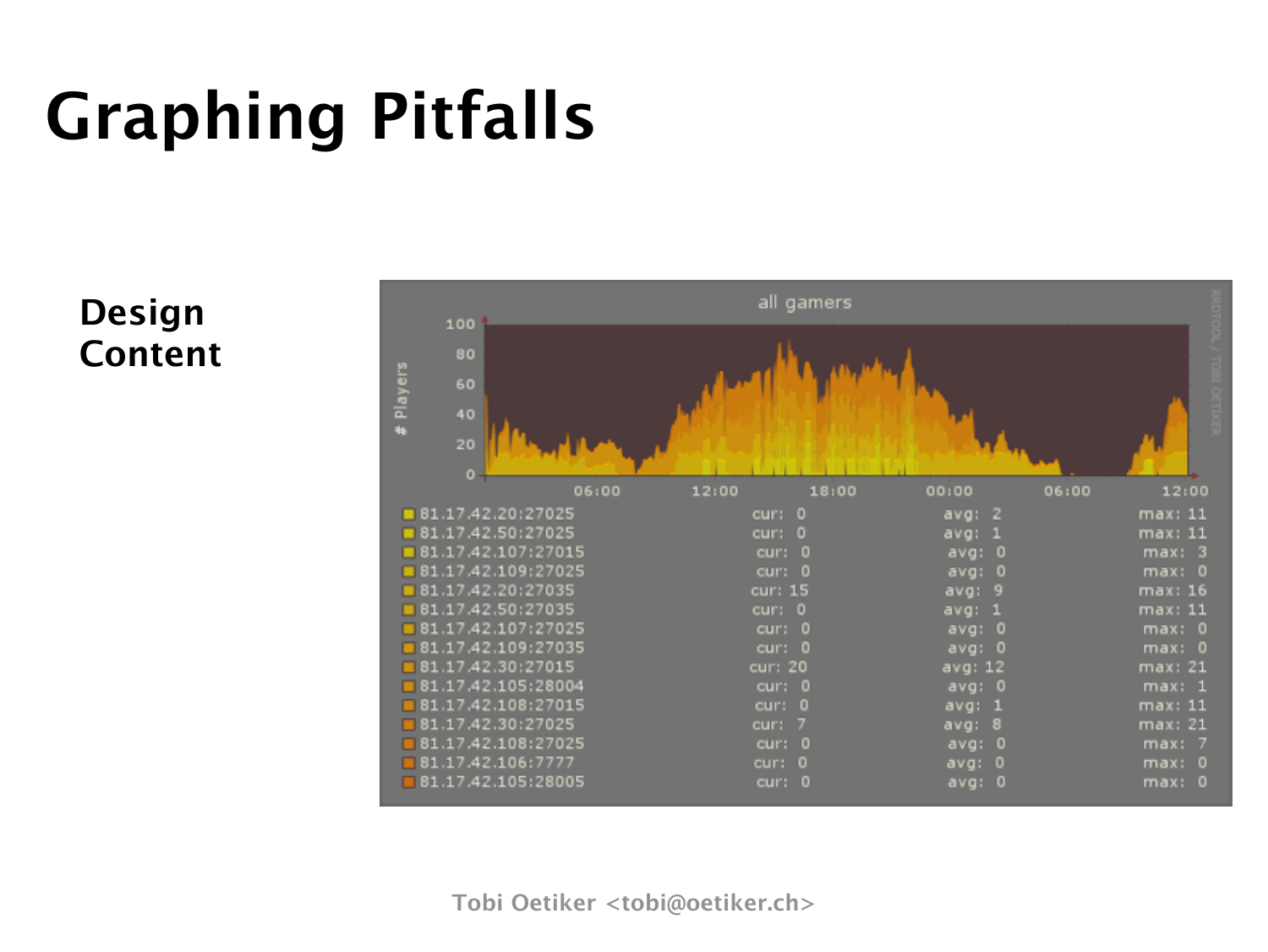# **Adding Number to Graphs**

- VDEF results can be printed
- Into the graph with GPRINT
- To the caller with PRINT
- Use sprintf formatting %lf

#### %lf 0.6666666666667 %3.2lf 0.67